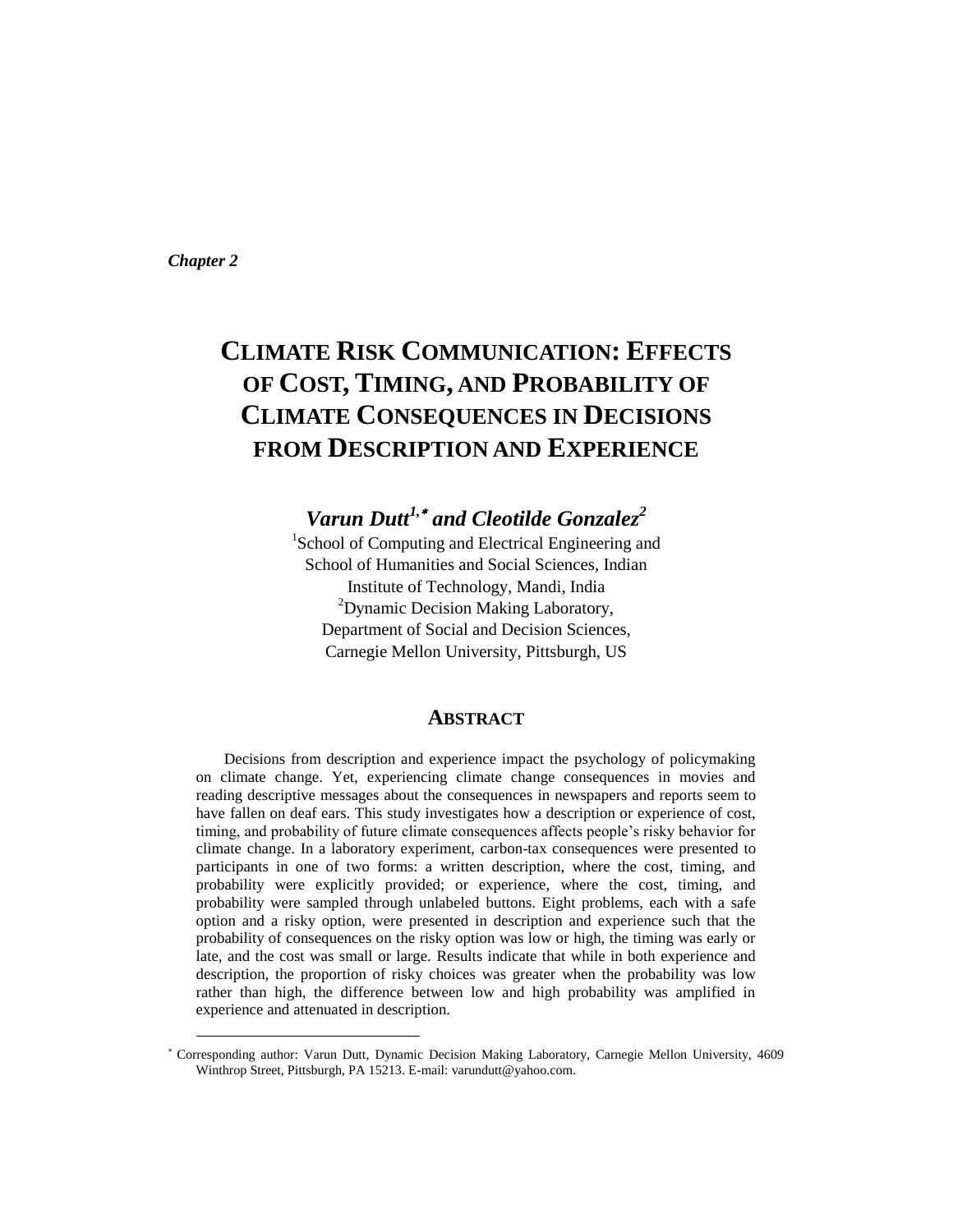Also, the proportion of risky choices was greater when the timing was late than early, and when the cost was small than large; however, the effects of timing and cost were absent in experience. These results are explained by people's risk- and timepreferences, and the moderating effects of experience of climate consequences. Implications of these findings for climate risk communication are discussed.

**Keywords:** Time, probability, cost, decisions from experience, decisions from description, climate change

# **INTRODUCTION**

Unlike other global problems with risky outcomes (e.g., poverty, education, and war etc.), climate change is unique: It affects us all alike, and its future consequences might be costly, delayed, and uncertain (Sterman, 2008; Weber, 2006). Climate change is a serious problem needing immediate attention.

The Intergovernmental Panel on Climate Change (IPCC) (2007), the Joint Science Academies (JSA) (2007), and the World Meteorological Organization (WMO) (2006) have jointly concluded that the current levels of greenhouse-gas emissions far exceed historic levels and that these emissions must be urgently and significantly reduced. Failing to do so, the world could face catastrophic consequences in the future.

Although climate change is a serious problem, there are uncertainties in climate change about the future cost (how much?), timing (when?), and probability (with what chance?) of occurrence of consequences (IPCC, 2007). For policymaking, these uncertainties are communicated using both descriptive and experiential methods (Dutt and Gonzalez, 2012a; Dutt and Gonzalez, 2012b).

According to Dutt and Gonzalez (2012b), the descriptive methods include descriptive climate models, newspaper reports, or other institutional reports (e.g., a news item in a newspaper or the IPCC report); in contrast, the experiential methods include personal day-today experiences, experiences gained through movies, or experiences gained through video games (e.g., movies like *An Inconvenient Truth* or *The Day After Tomorrow*, or a dynamic simulation game).

Although the both the descriptive and experiential methods seems to be common, decisions made from experience or description on climate change seems to have fallen on deaf ears (CRED, 2009; Dutt and Gonzalez, 2012a). A large number of people, including citizens, policymakers, and scientists, prefer to take risks and wait, rather than act now to reduce emissions, i.e., they exhibit a risk-seeking behavior for climate change (Dutt and Gonzalez, 2012a, 2012b, 2012c; Leiserowitz, 2007; Nordhaus, 1994; Sterman, 2008; Sterman and Booth Sweeney, 2002, 2007).

There is evidence that the use of descriptive and experiential methods seem to create differences between economists and climate scientists on policy estimates about the cost, timing, and probability of future climate consequences (Nordhaus, 1994). For example, when economists from the National Academy of Sciences (NAS) were asked to assess the cost of damages in gross world product (GWP) for a rapid  $6^{\circ}$ C rise in average earth's temperature by 2090, the estimates varied between 0.8% of GWP (for economists) and 62% of GWP (for climate scientists) (Nordhaus, 1994).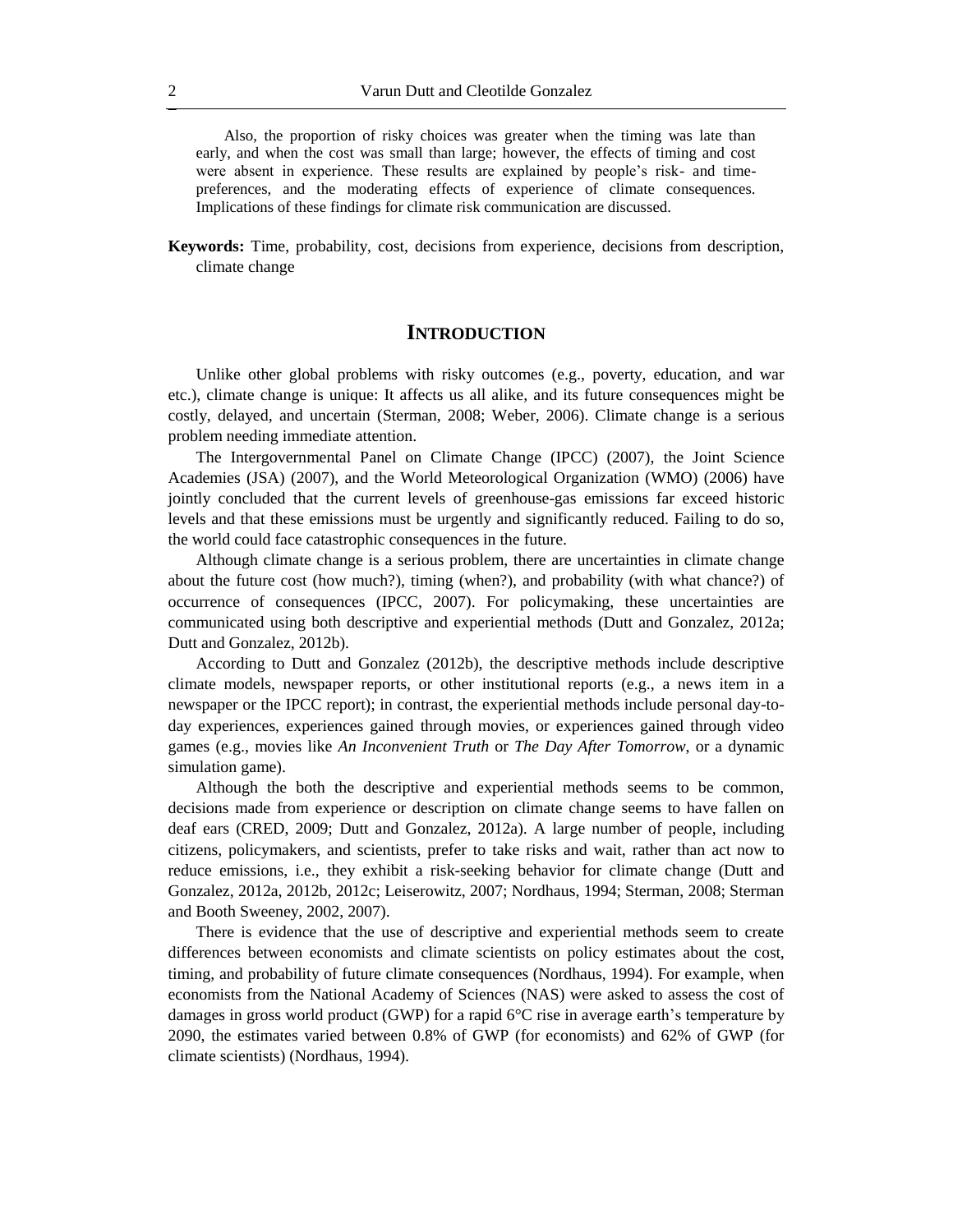Similarly, when asked to assess the probability of damages occurring under the same scenario, estimates varied between 0.3% (for economists) and 95% (for climate scientists). Moreover, the study admitted to being uncertain about the timing of climate consequences and gave different scenarios to the NAS panel. For example, one scenario was projected more than 100 years from now in the year 2175, and another less than 100 years from now in the year 2090. Generally, the economists' predictions seem to *underweight* the cost and probability; whereas, the natural scientists' predictions seem to *overweight* the same cost and probability. According to Nordhaus (1994), the climate scientists' overweighting was due to their widespread exposure to *descriptive* models of climate change; whereas, economists' underweighting was driven by their widespread reliance on their current *experiences* of climate change in the absence of descriptive climate knowledge.

In fact, recent research in judgment and decision making (JDM) has revealed that decisions made from a description (like those of climate scientists) overweight low probability consequences; whereas, decisions made from experience (like those of economists) underweight low probability consequences (Hertwig, Barron, Weber, and Erev, 2004). There is not yet an empirical study that has evaluated the influence of descriptive and experiential probability of climate consequences in combination with their cost and timing on people's risk-seeking behavior for climate change. Thus, the effects of communicating the uncertainties in cost, timing, and probability of climate consequences through descriptive and experiential methods on people's risk-seeking behavior is less understood and needs to be systematically investigated. In this book chapter, we test how people's risky decisions made from description or experience differ according to the cost, timing, and probability of climate consequences.

# **BACKGROUND AND HYPOTHESES**

Literature in JDM has studied people's risk-seeking choices in decisions made from a written description or from experience (Hertwig, in press; Hertwig et al., 2004; Kahneman and Tversky, 1979; Tversky and Kahneman, 1992). In decisions from description, people are asked to choose between two options in which all consequences and their probabilities are stated (Kahneman and Tversky, 1979; Tversky and Kahneman, 1992). In contrast, in decisions from experience, people are provided with two blank buttons (representing the two options) where they can first sample the consequences by clicking the buttons as many times as they wish (with no costs) before deciding which option to choose for real (Hertwig, in press; Hertwig et al., 2004).

People's risk-seeking choices in decisions from description and experience are a function of both the probability (low or high) and the sign of the consequence (loss or gain) (Kahneman and Tversky, 1979; Tversky and Fox, 1995; Tversky and Kahneman, 1992). The basic finding is a "fourfold pattern" (Hertwig, in press): In decisions from description, people are risk-seeking when the probability of a loss is high and when the probability of a gain is low, while people are risk-averse when the probability of a gain is high and when the probability of a loss is low (Tversky and Fox, 1995). This fourfold pattern in decisions from description has been replicated in many studies in the past (Cohen, Jaffray, and Said, 1987;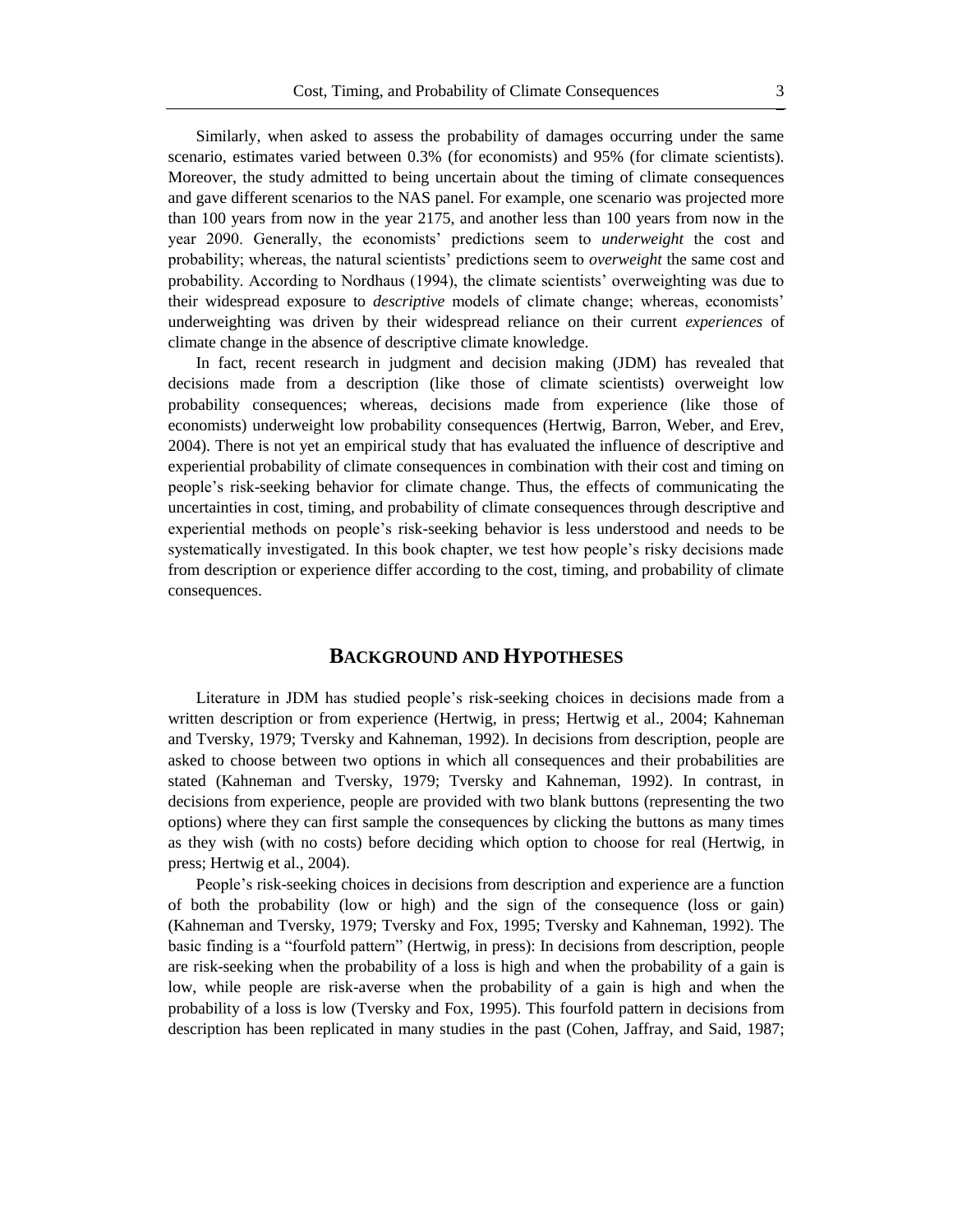Fishburn and Kochenberger, 1979; Hershey and Schoemaker, 1980; Kahneman and Tversky, 1979), and it has been explained by prospect theory (Kahneman and Tversky, 1979).

In contrast, a reversal of the fourfold pattern appears when people make decisions from experience (Hertwig, in press; Hertwig and Erev, 2009; Hertwig et al., 2004): People are riskseeking when the probability of a gain is high, but risk-averse when it is low. At the same time, they are risk-seeking when the probability of a loss is low, but risk-averse when it is high (Hertwig, in press). Although people's behavior in decisions from experience may be difficult to explain according to the original parameters of prospect theory (Kahneman and Tversky, 1979), researchers have found that by recalibrating the theory's weighting and value function parameters with human data, it is possible to account for risky choices in decisions from experience. However, the recalibration also turns the weighting function into an identity function of probability, which sheds light on the boundaries of prospect theory's applicability in its original form (Hau, Pleskac, Kiefer, and Hertwig, 2008; Hertwig, in press).

In previous research, we have presented an explanation of risk-seeking behavior for climate change when the information about probability and consequences was presented as a description or as experience (Dutt and Gonzalez, 2012a). We presented participants with choice problems as experience or as a written description with two options: safe (risk-averse) and risky (risk-seeking). The safe option entailed paying a cost (e.g., a carbon tax of certain magnitude) right now; whereas, the risky option entailed losing a larger cost (as a tax) compared to the safe choice with some probability (low or high) in the future. It was found that the difference in proportion of risky choices between a low and high probability tax payment was amplified in experience; whereas this difference was attenuated in description. The amplification in experience was explained by the four-fold pattern: people prefer to be risk-seeking when they experience a carbon tax (a loss) that has a low probability, but prefer to be risk-averse when they experience one that has a high probability. Similarly, the reason for the attenuation of the difference in description is due to the exact opposite effects of low and high probability carbon taxes compared to those in experience. Thus, a first goal in the current chapter is to replicate this result. For the risky choices for climate change we expect:

H1: The difference in the proportion of risky choices between a low probability and a high probability consequence will be greater when making decisions from experience than from description.

As mentioned earlier, there is currently uncertainty about when or how soon climate consequences are expected to appear (Nordhaus, 1994; Öncüler, 2010).

We have also investigated the effects of timing of future cost consequences (as carbon taxes) on people's risk-seeking behavior (Dutt and Gonzalez, 2012a). In previous research, we manipulated the timing on the risky option such that for an early occurrence of climate consequences (10 years in the future), the associated cost was smaller compared to that for a late occurrence of climate consequences (100 years in the future) (the cost increased directly as a result of timing with a smaller cost for early timing and a larger cost for late timing). Results revealed that the proportion of risky choices was not influenced by timing, early or late, and it was similar in both experience and description. One reason for this result is that the time delay was perceived only as a cost; however, in reality people might be able to earn salaries and might reap incentives during the time they wait to act on climate change. For example, some policymakers think that risk-seeking behavior to climate mitigation actions *will enable* people and industry to reap greater economic benefits in the time they wait to act on climate change through interest on savings in banks (Schoof, 2011).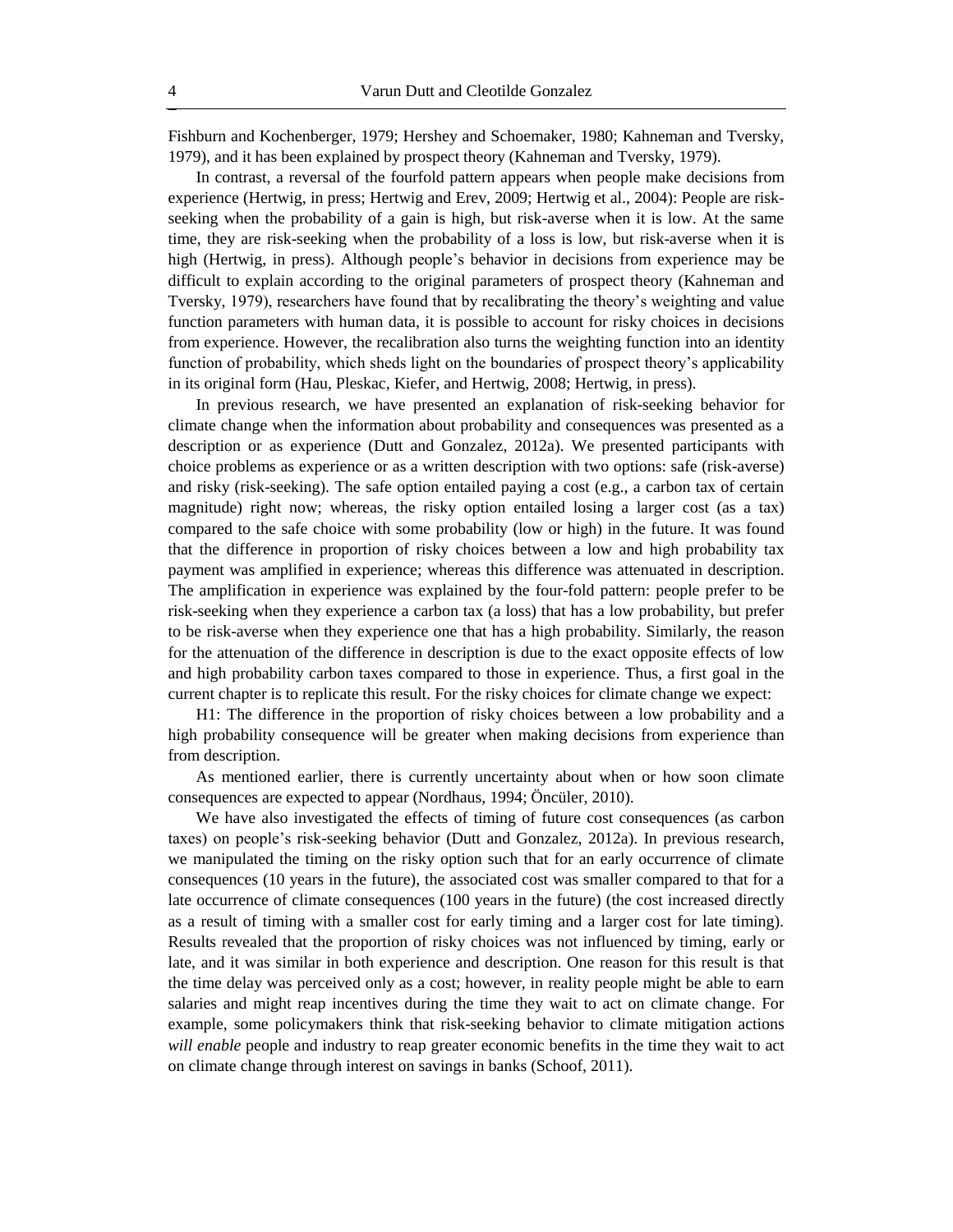Therefore, there is a possibility that the accrued incentives in waiting would balance out the costs of future climate consequences, especially if these consequences occur late in the future. Motivated by these arguments, we modified our previous paradigm by making the time delay costly but also beneficial.

According to literature on inter-temporal choice, people's repeated choices for risky and safe options in both experience and description under a time delay depend on whether the delay provides an incentive (Luhmann, Chun, Yi, Lee, and Wang, 2008; Wu, 1999). Therefore, people would prefer to choose a risky option which produced a time delay between repeated choices so long as they could derive an incentive during the waiting time.

For climate, if the climate consequences occur early in the future (e.g., 10 years from now), then the cost (carbon tax) of consequences may outweigh the gains that people make while waiting for a short time. However, if the climate consequences occur later in the future (e.g., 60 years from now), the economic gains people make while waiting may outweigh the cost (carbon tax). If people's time-preferences are driven by the option that provides them with a greater incentive in both experience and description (Dutt and Gonzalez, 2012a; Luhmann et al., 2008; Wu, 1999), then we expect a greater proportion of risky choices for later climate consequences than earlier consequences. We hypothesize that:

H2: The proportion of risky choices will be greater when consequences are expected to occur late rather than early in the future, and this effect should not differ whether the time is experienced or described.

Aside from the timing, there is also uncertainty and lack of consensus on the magnitude of costs (or magnitude of taxes) that future climate consequences will bestow on people (Nordhaus, 1994; Öncüler, 2010; The Economist, 2010). According to a popular climate economic model (Stern, 2006), the cost of future climate consequences, if left unmitigated, could vary between 5% and 20% of global GDP (a large range of variation). Also mentioned above, the NAS panel's estimates varied between 0.8% and 62% of GWP when the panel was asked to access the cost for a scenario with a rapid 6 degree centigrade rise in the earth's average temperature by 2090 (Nordhaus, 1994).

Although we did not evaluate the effects of costs on people's risky behavior in our previous study (Dutt and Gonzalez, 2012a), cost has been shown to have an effect as strong as that produced by time delay (Benzion, Rapoport, and Yagil, 1989; Thaler, 1981). The basic finding is that for problems involving descriptive or hypothetical inter-temporal choices (i.e., between paying now and paying in the future), people's discount rate falls sharply when costs increase (Holcomb and Nelson, 1992; Thaler and Loewenstein, 1992). This observation means that given a choice to pay a \$10 carbon tax now or a \$15 carbon tax in a year from now, a majority of people might prefer to pay the later \$15 tax; however, if given a choice to pay a \$100 carbon tax now or a \$150 tax in a year from now, a majority of people might prefer to pay \$100 right now. The main reason for this observation is that people are not only sensitive to relative differences in amounts they have to pay now and in the future, but they are also sensitive to the *absolute differences* in magnitudes between what they pay now and in the future (Prelec and Loewenstein, 1991). Thus, we hypothesize:

H3a: In description, the proportion of risky choices *will be greater* when the cost of consequences is small rather than large. In addition, although people's discount rate falls sharply when cost increases in *both* experience and description (Johnson and Bickel, 2002); some other studies have also documented a *lack of the effect* of cost in experience (Green, Myerson, Holt, Slevin, and Estle, 2004).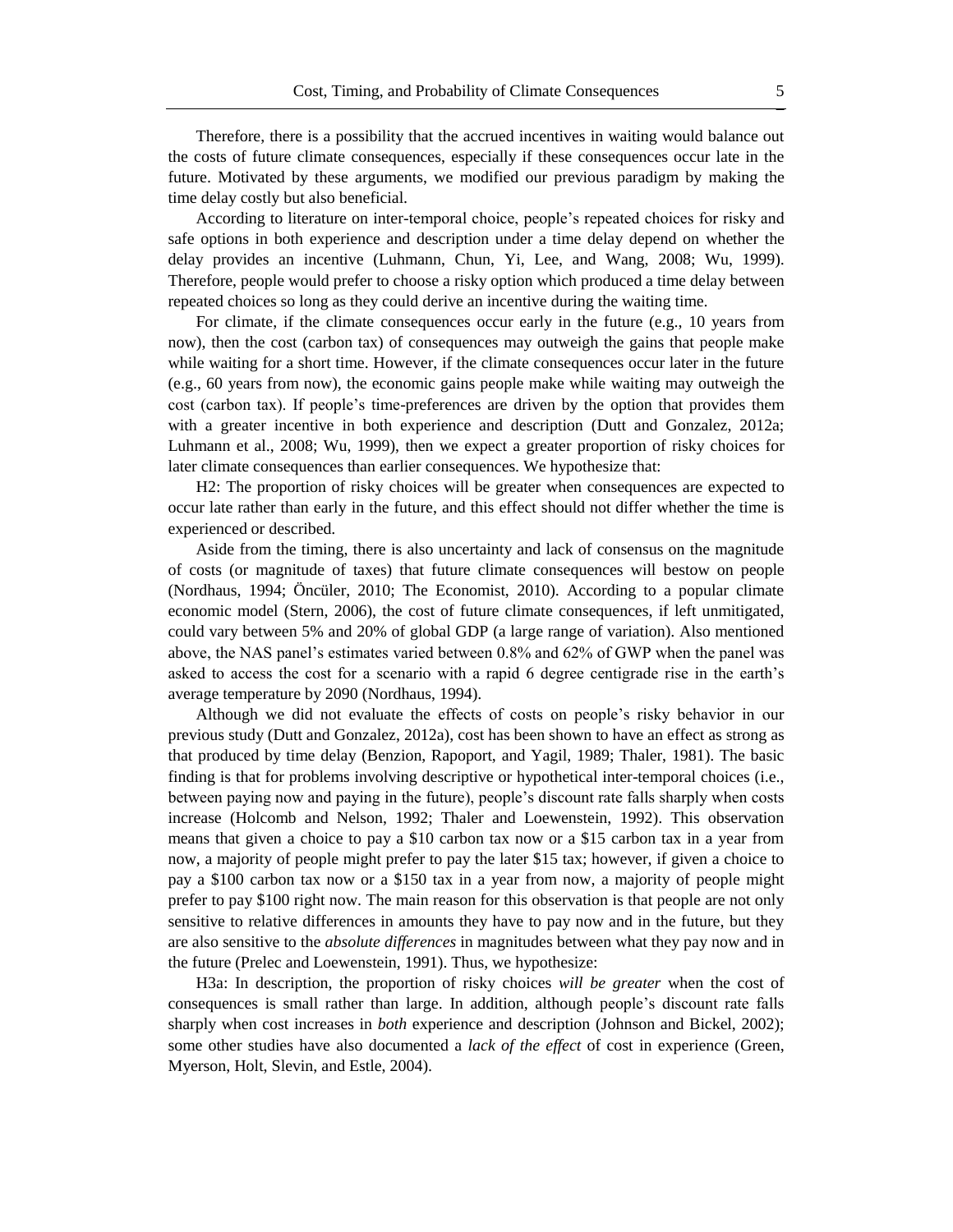Similarly, studies with animals, which only give animals an experience of a cost or reward, seem to find no effect on animals' discount rates (Jimura, Myerson, Hilgard, Braver, and Green, 2009). The main reason for this lack of consistency of the effect in experience is that an animal or human has to actually *wait* to pay a cost or to receive a reward, and such time delays are absent in a descriptive account of the same choice problem (Jimura et al., 2009). Thus, we hypothesize that:

H3b: In experience, the proportion of risky choices should not differ when the cost of consequences is either small or large.

## **METHOD**

Participants were randomly assigned to one of two conditions: *description* or *experience*. In the *description* condition, participants read a written description of climate consequences and were asked to choose between two options that were each associated with a particular cost, timing, and probability values  $(N = 43)$ . In the *experience* condition, participants sampled two different options that were presented as unlabeled buttons as many times as they wanted to (with no costs), and were then asked to choose one of the two options as their real choice  $(N = 44)$ . Thus, in the experience condition, the cost, timing, and probability of climate consequences were not explicitly provided but were experienced according to the participants' sampling. In both conditions, one option reflected the risky (risk-seeking) choice and the other option, the safe (risk-averse) choice. These description and experience conditions are meant to be a proxy for the descriptive and experiential methods of climate risk communication.

In both experience and description conditions, each participant received eight problems in random order, where the risky option in different problems differed according to the cost, timing, and probability of future climate consequences. The cost could be small (c=\$18) or large (c=\$36), the timing could be early (n=10 years) or late (n=60 years), and the probability could be low  $(p=0.20)$  or high  $(p=0.80)$ . In all eight problems, the safe option always presented participants with a \$6 carbon tax which they would need to pay immediately and with certainty.

In addition to the tax payment in the risky option in different problems, participants earned an interest at a rate of 2% per year on a \$5 balance (their salary) in their bank account for each year elapsed in both the experience and description conditions.

For an early timing of climate consequences, the balance in the bank increased to \$6.09 and for a late timing of climate consequences, the balance increased to \$16.41. The carbon tax (\$18 or \$36) that participants had to pay due to the early and late climate consequences at the end of the time elapsed was adjusted in the accumulated bank balance. The net amount of the carbon tax minus the accumulated bank balance was the cost of climate consequences to participants (see below for more details).

The Description Condition. One of the eight problems used in the description condition is shown in Figure 1 (other problems were identical in form to the example shown, but with different cost, timing, and probability values). The risky and safe options were randomly assigned to be shown on the left or right of the computer screen. A participant read and chose one of the two options in each of the eight problems, presented one-by-one in random order.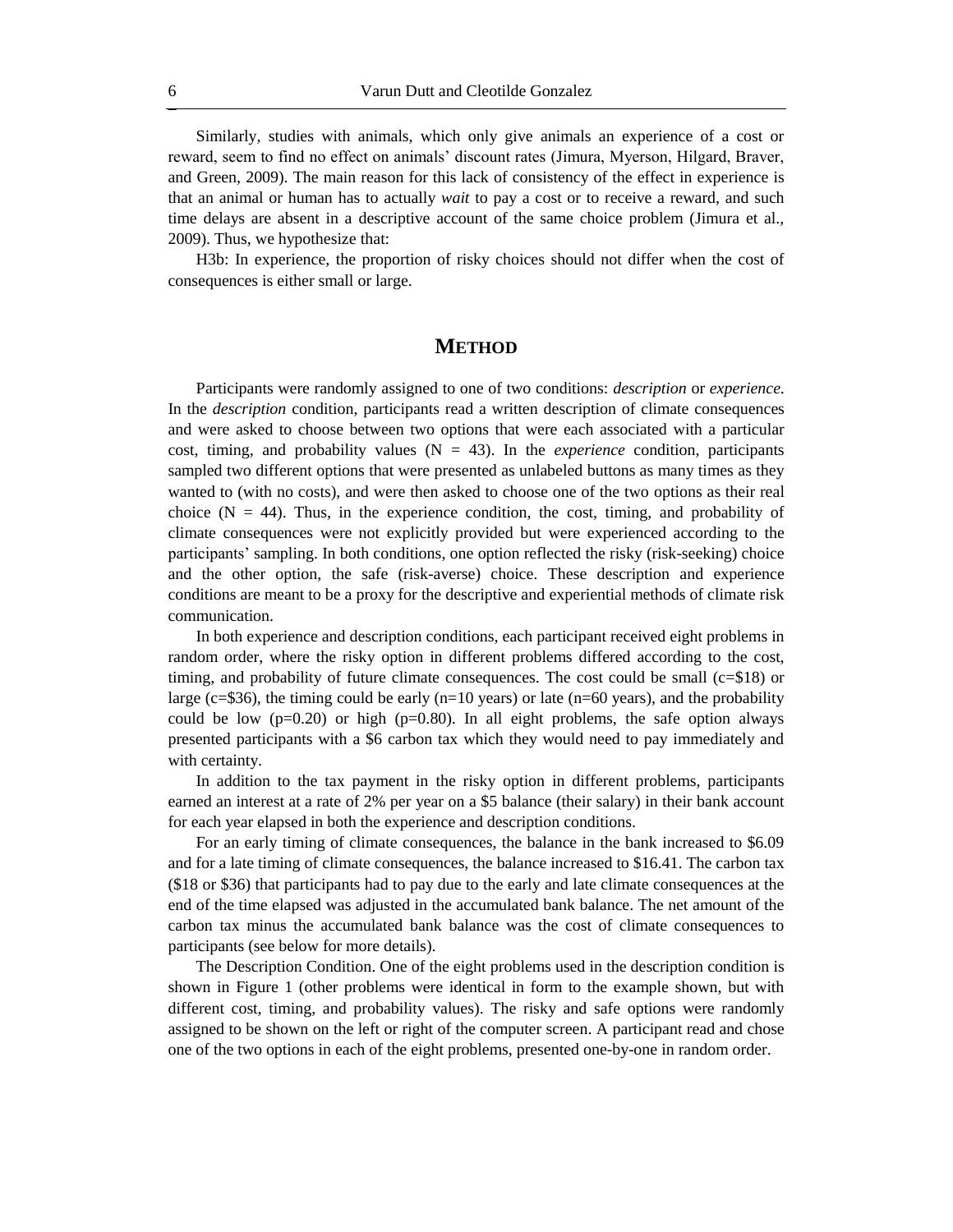In the safe option (i.e., option 1 in Figure 1), a person had to pay a one-time carbon tax of \$6 now for sure. Thus, upon selecting the safe option, a person started with a \$5 balance in his bank account, did not get any interest on his \$5 balance, and was to pay a \$1 cost (i.e., \$5) balance  $+$ \$0 interest - \$6 tax payment = \$1). In contrast, in the risky option, a person had to pay a one-time cost of  $X = 18$  for a small tax or  $=36$  for a large tax) with a probability P  $(=.20$  for low or  $=.80$  for high) Y years from now  $(=10$  in the early timing or  $=60$  in late timing), or \$0 otherwise.

As previously mentioned, the value of time Y determined the interest that a participant got on his initial \$5 bank balance. At  $2\%$  per annum when Y=10 years, the interest amount was \$1.09, and at 2% per annum for Y=60 years, the interest amount was \$11.41.

Therefore, participants paid a cost of  $$5 + $1.09 - $X$  (where,  $X = 18$  for a small tax and  $X = 36$  for a large tax with a probability P, and  $X=0$  otherwise) for early timing, and participants paid a cost of  $$5 + $11.41 - $X$  (where, X = 18 for a small tax and X = 36 for a large tax with a probability P, and  $X=0$  otherwise) for late timing.

As shown in Figure 1, participants in the description condition were shown a written description of their initial \$5 bank balance, interest, tax, and the values of Y and P.

The Experience Condition. In the experience condition, participants clicked upon one of the two unlabeled buttons presented to them in each problem (see Figure 2 for an example of a problem given in the experience condition; other problems were presented similarly but with different cost, time, and probability values). Each button in a problem corresponded to one of the two options, safe or risky. Clicking on one of the buttons each time gave participants a carbon tax  $(=\$6)$  if the button was assigned to the safe option.

Thus, upon clicking the safe button each time, a participant started with a \$5 balance in his account, did not accrue any interest on his \$5 balance, and was to pay a \$1 cost (i.e., \$5 balance  $+$  \$0 interest - \$6 tax payment = \$1). In contrast, clicking on the other button gave participants another carbon tax (\$X and \$0). The value of \$X could be either \$18 if the cost was small, or \$36 if the cost was large.

Furthermore, clicking the risky option delayed the presentation of the carbon tax by a certain number of years, depending on the timing  $(Y=10)$  years, if timing was early, or  $Y=60$ years, if timing was late). One year corresponded to one second of real-time delay in the risky option. The one-second to one-year correspondence is motivated from previous timepreference studies with primates, where a similar magnitude of delay had been used (Dutt and Gonzalez, in press; McClure, Ericson, Laibson, Loewenstein, and Cohen, 2007).

Which of these two options will you choose? (Please read the options carefully)

Option2: 10 years from now you pay a one-time carbon tax of \$18 (i.e., net total =  $$5 + $1.09 - $18 =$ -\$11.91) with a 20 in a 100 chance, or you pay a one-time carbon tax of \$0 (i.e., net total =  $$5 + $1.09$  $-$  \$0 = +\$6.09), with a 80 in a 100 chance.

Option1: This year you pay a one-time carbon tax of \$6 (i.e., net total =  $$5 + $0 - $6 = -$1$ ) for sure.

Figure 1. An example of a problem presented to each participant in the description condition. The problem has a small cost, early timing, and low probability of occurrence of climate consequences.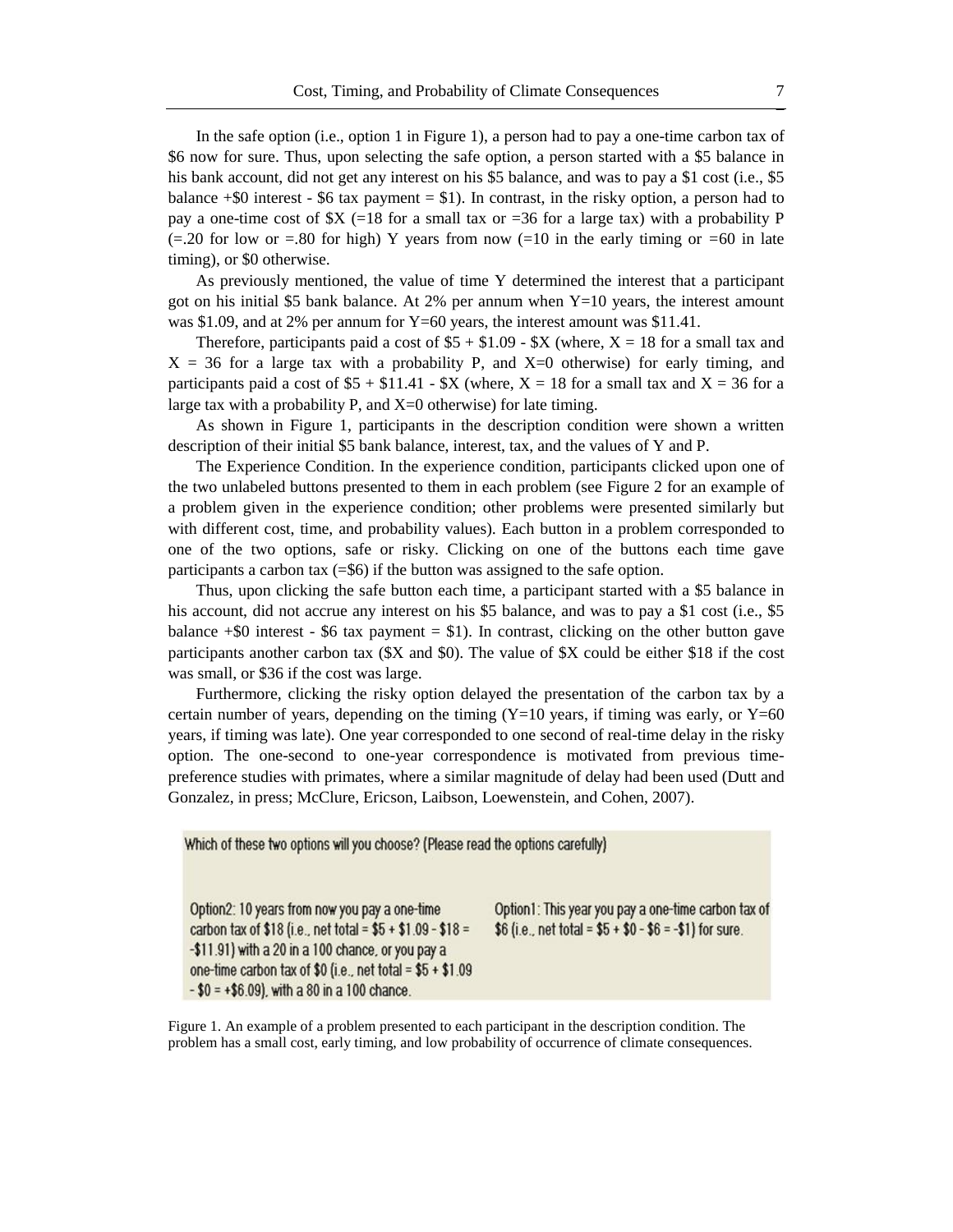Just like in the description condition, the value of time Y determined the interest that a participant got on his initial \$5 bank balance: when Y=10 years, at 2% per annum, the interest amount was \$1.09, and for Y=60 years, at 2% per annum, the interest amount was \$11.41. Thus, for the early timing, participants paid a cost of  $$5 + $1.09 - $X$ , and for the late timing, participants paid a cost of  $$5 + $11.41 - $X$ .

As shown in Figure 2, participants were presented with their initial \$5 bank balance, interest, tax, and the values of Y and P as an experience based upon their choice for one of the two button options. Participants were first encouraged to sample both buttons as many times as they wanted (without any cost to them) to gain experience in a problem. Sampling essentially meant clicking on one of the two buttons to find the interest, carbon tax, and the cost that a participant would have to pay and to experience the corresponding time delay (without actually paying any cost for real). A participant was asked to make a final choice by clicking the "Make Final Decision" button after he was satisfied with his sampling. A final choice for the risky option in a problem allowed participants to earn money as interest in their bank account depending on the timing and to observe the cost at the end of time delay. A final choice for the safe option in a problem did not give participants any money as interest in their bank account while they observed the cost immediately.

## **Participants**

Eighty-seven undergraduate and graduate students at Carnegie Mellon University participated in this experiment. Participants were recruited through a website advertisement that asked them to participate in a climate decision study. Forty-six participants were males.

Ages ranged from 18 years to 59 years ( $M = 26$ , S.D. = 8). All participants started with \$5 base pay and depending upon their final choice in eight different problems they could win or lose money. In both conditions, only a participant's final choice affected his final payment (thus sampling the button options in experience did not cost participants). Participants were told about this fact in instructions before starting the experiment. Based upon different carbon taxes and interest amounts, the cost to participants could be \$1 in the safe option in each of the eight problems and one of -\$6.09, -\$16.41, \$11.91, \$1.59, \$29.91, or \$19.59 in the risky option in a problem (a negative sign with a cost indicates a gain).

To pay participants, the amount obtained as a result of participants' final choices in each of the eight problems was added together to generate a total amount. Then, this total amount was scaled in a ratio of \$10 in the experiment to \$1 in real money and paid to participants. Participants were told that the final earnings in the experiment will be determined by the 10:1 ratio and their total amount across different problems depending upon their final choices. Participants were shown their total amount and the tax consequences of their final choices in each of the eight problems only at the end of the experiment (to avoid any learning effects).

### **Procedure**

Participants were randomly assigned to one of the two conditions, experience or description. They read instructions that appeared on a computer terminal. The experimenter answered any questions about the instructions before participants could begin.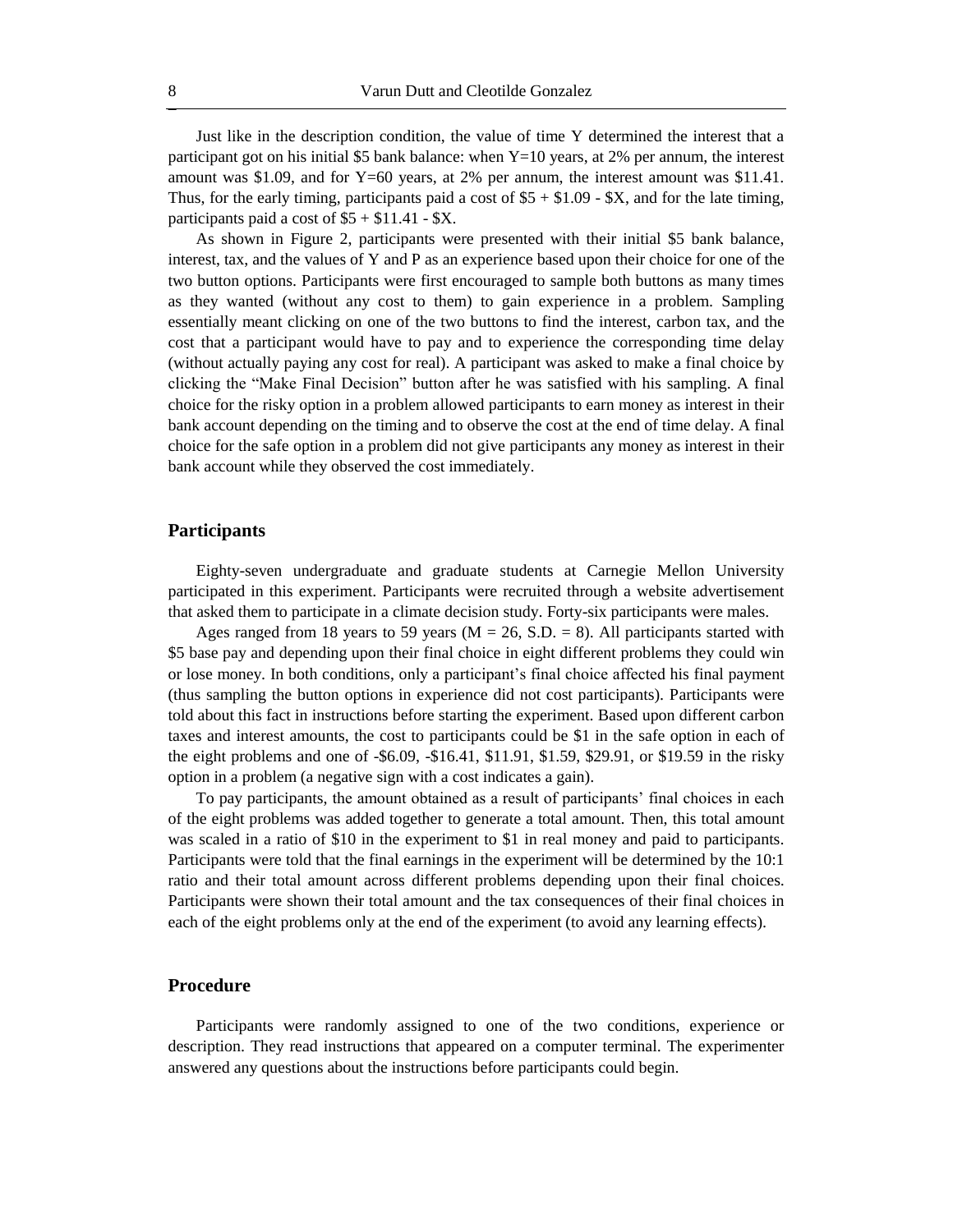

Figure 2. An example of a problem presented to each participant in the experience condition. The problem has a small cost, early timing, and low probability of occurrence of climate consequences. The two choice options in the problem were presented as two blank buttons that could be sampled many times by clicking in the buttons. Once a participant had sampled both buttons many times (without any cost to him), a final decision could be made by clicking the "Make Final Decision" button followed by the button the participant wanted to choose. Sampling a button showed the Net total, Initial Amount in Bank, Interest, and Tax Payment at the end of a time period. The participants had to wait for certain number of years (1 year simulated as 1 second of time delay) to get to know their carbon tax payment in the risky option. The Net total and Interest updated after the end of each year of wait in the risky option while the Tax Payment was updated and shown to participants at the end of their period of wait under the risky option. The Net Total, Initial Amount in Bank, Interest, and Tax Payment were displayed instantaneously (i.e., without any wait) in the safe option.

As part of instructions, participants were explained the breakup of different monetary amounts in each problem (e.g., initial amount in their bank account in each problem, interest earned in each problem under the risky option, and about the possibility of paying a carbon tax in each problem). Also, participants were told that they will get a base pay of \$5. No participant took more than 15 minutes to complete the eight problems in each condition, description and experience.

## **RESULTS**

To test H1, we compared the difference between the proportion of risky choices in the low probability problems (p=0.20) and the proportion of risky choices in the high probability problems (p=0.80) within the experience and description conditions, respectively. Figure 3 presents the proportion of risky choices according to the probability of occurrence of the tax consequences (low or high).

In experience, there was a significant difference in the proportion of risky choices when the probability was low (71%) compared to when the probability was high (34%),  $\chi^2$  (1) = 48.14,  $p < .001$ ,  $r = .37$ . Similarly, in description, there was a significant difference in the proportion of risky choices when the probability was low (68%) compared to when the probability was high (40%),  $\chi^2$  (1) = 30.42, *p* < .001, *r* = .29.

Furthermore, according to our expectation in H1, the difference between the low and high probability  $(71\% - 34\% = 37\%)$  in the experience condition was greater than the difference between the low and high probability in the description condition  $(68\% - 40\% = 28\%)$  (due to the effect size,  $r_{\text{experience}} = .37$  >  $r_{\text{description}} = .29$ ). Thus, these results are in the direction of our expectation in H1.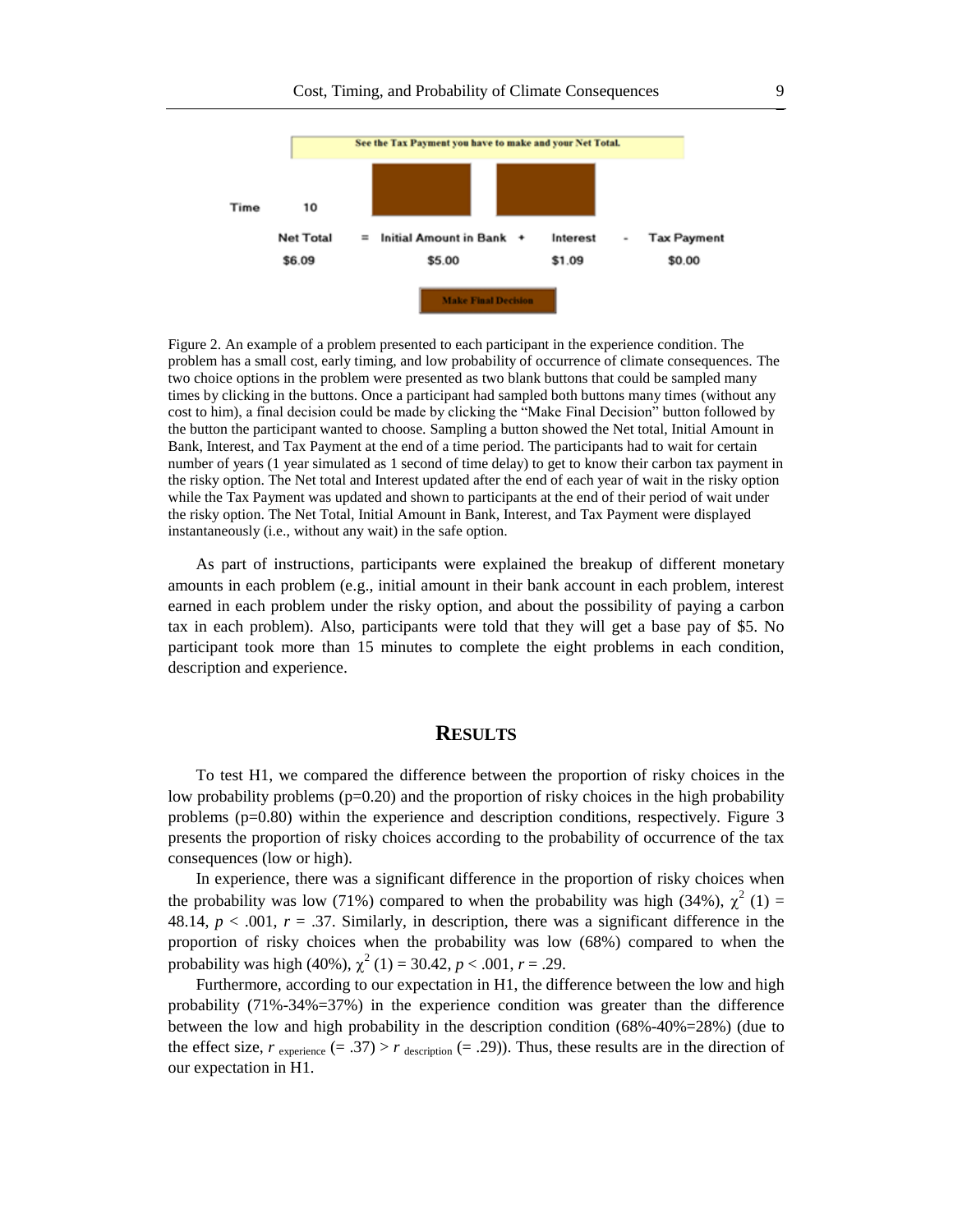

Figure 3. The proportion of final risky choices in the experience and description conditions according to the probability that future climate consequences (low or high) may occur.

To test H2, we compared the proportion of risky choices in problems where the timing was early  $(Y=10$  years) or late  $(Y=60$  years), within the experience and description conditions respectively. Figure 4 presents the proportion of risky choices according to the timing of the climate consequences (early or late).

In experience, the difference in the proportion choices when the timing of consequences was early (50%) than when late (56%) was not significant,  $\chi^2$  (1) = 1.38, *ns*, *r* = .06. However, in description, the difference in the proportion of risky choices when the timing of consequences was early (42%) than when late (67%) was significant,  $\chi^2$  (1) = 21.62, *p* < .001,  $r = 0.25$ . Therefore, a greater proportion of risky choices for later timing (H2) is supported in the description condition and not supported in the experience condition.

Finally, to test H3a and H3b, we compared the proportion of risky choices in problems where the carbon tax was small  $(X=$18)$  or large  $(X=$36)$ , within the description and experience conditions respectively.

Figure 5 presents the proportion of risky choices according to the cost of the climate consequences (small or large). In experience, the difference in the proportion of choices when the cost of consequences was small (54%) than when large (51%) was not significant,  $\chi^2$  (1) = 0.29, *ns*,  $r = .03$ .

Therefore, this result in experience supports our expectation in H3b. However, in description, the difference in the proportion of risky choices when the cost of consequences was small (66%) than when large (42%) was significant,  $\chi^2$  (1) = 19.66, *p* < .001, *r* = .24. Therefore, this result in description also supports our expectation in H3a.

Although we did not have a prediction about the interaction between the cost, timing, and probability of future climate consequences, we present the joint effects in Figure 6. The figure shows the proportion of risky choices in each of the eight problems used in the experiment. Similarly, Table 1 shows the proportion of risky choices between experience and description conditions in the eight problems along with statistical differences. The proportion of risky choices was greater in the experience than in the description condition when the probability of consequences was low, cost was large, and timing was early.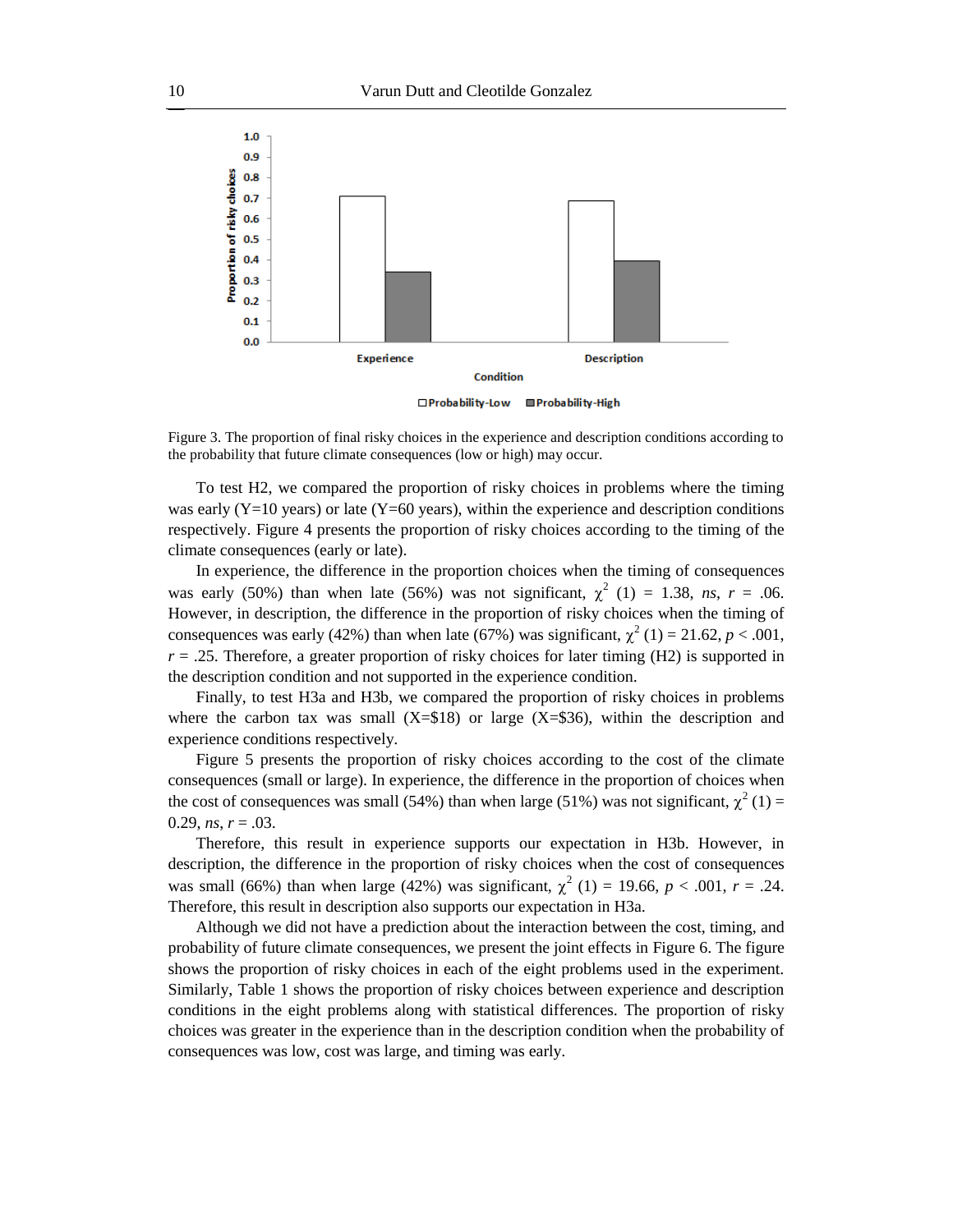

Figure 4. The proportion of final risky choices in the experience and description conditions according to the timing of the climate consequences (early or late).



Figure 5. The proportion of final risky choices in the experience and description conditions according to the cost of the climate consequences (small or large).

In contrast, the proportion of risky choices was smaller in the experience than in the description condition when the probability of consequences was high, cost was small, and timing was late.

In all other combinations of probability, cost, and timing, the difference in the proportion between experience and description conditions was not significant.

These results suggest that if the cost, timing, and probability align together to support the proportion of risky choices in one of the experience or description conditions (based upon their individual effects in Figures 3, 4, and 5), the difference in the proportion of risky choices between description and experience conditions becomes significant.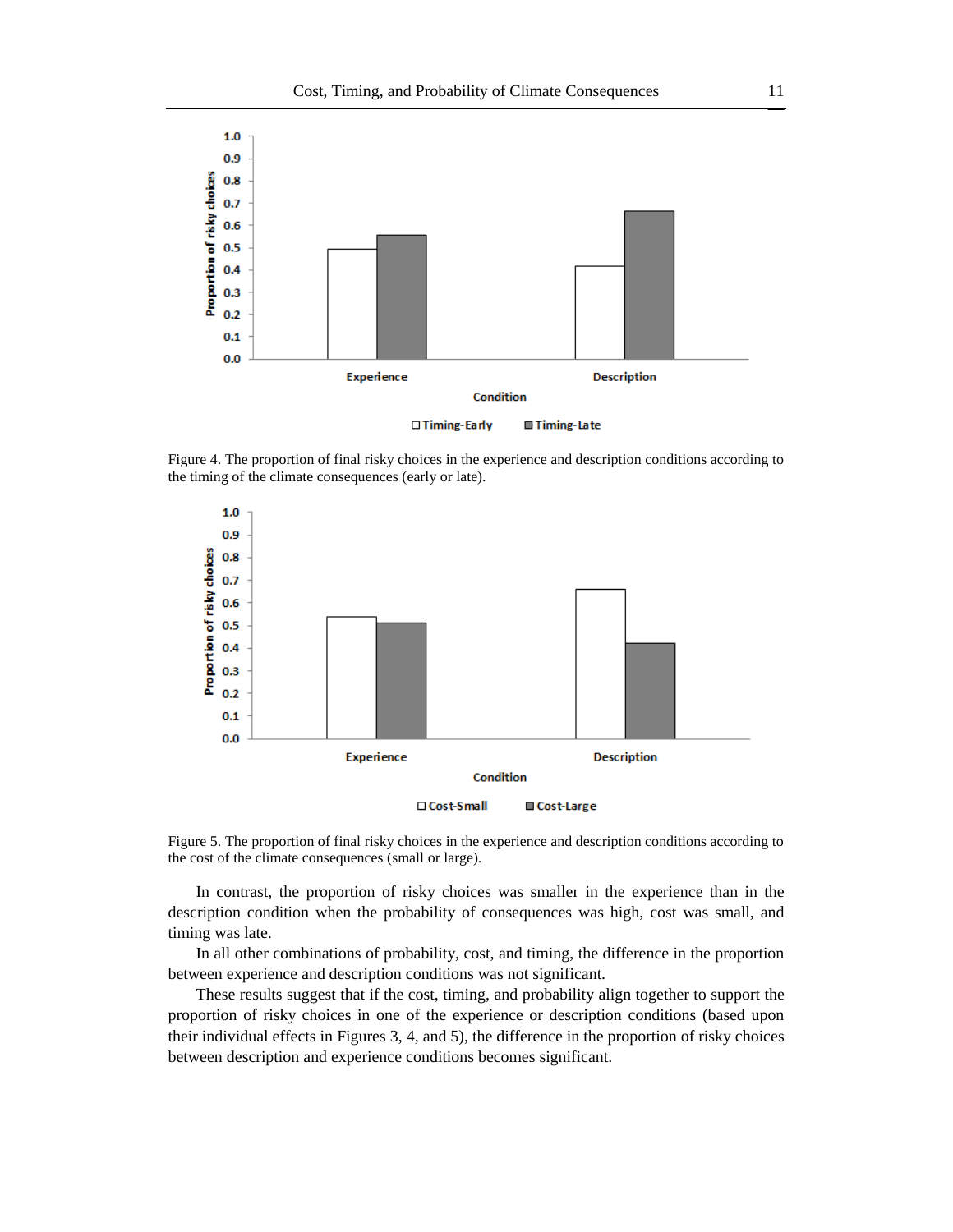

Figure 6. The proportion of final risky choices in the experience and description conditions as a function of the probability (low or high), time (early or late) and cost (small or large) of the occurrence of climate consequences.

| Values of Variables     |       |        | Problems            |          | Proportion of Risky<br>(% ) |                                          | Difference between<br><b>Experience and Description</b> |  |
|-------------------------|-------|--------|---------------------|----------|-----------------------------|------------------------------------------|---------------------------------------------------------|--|
| <b>Probability Cost</b> |       | Timing | Risky               | Safe     |                             |                                          |                                                         |  |
|                         |       |        | Option <sup>1</sup> | Option   |                             | <b>Experience Description Statistics</b> |                                                         |  |
| Low                     | Small | Early  | $-11.91, 0.2$ and   | $-1,1.0$ | 68                          | 70                                       | $-02$ ( $\chi^2$ (1) = 0.13, <i>ns</i> ,                |  |
|                         |       |        | 6.09,0.8            |          |                             |                                          | $r = .04$                                               |  |
| Low                     | Small | Late   | $-1.59, 0.2$ and    | $-1,1.0$ | 73                          | 84                                       | $-11$ ( $\chi^2$ (1) = 1.54, <i>ns</i> ,                |  |
|                         |       |        | 16.41,0.8           |          |                             |                                          | $r = .13$                                               |  |
| Low                     | Large | Early  | -29.91,0.2 and      | $-1.1.0$ | 66                          | 42                                       | $+24$ ( $\chi^2$ (1) = 5.06,                            |  |
|                         |       |        | 6.09,0.8            |          |                             |                                          | $p < .050, r = .24$                                     |  |
| Low                     | Large | Late   | -19.59,0.2 and      | $-1,1.0$ | 77                          | 79                                       | $-02$ ( $\chi^2$ (1) = 0.41, <i>ns</i> ,                |  |
|                         |       |        | 16.41,0.8           |          |                             |                                          | $r = .02$                                               |  |
| High                    | Small | Early  | $-11.91,0.8$ and    | $-1,1.0$ | 32                          | 33                                       | $-01$ ( $\chi^2$ (1) = 0.01, <i>ns</i> ,                |  |
|                         |       |        | 6.09,0.2            |          |                             |                                          | $r = .01$                                               |  |
| High                    | Small | Late   | $-1.59, 0.8$ and    | $-1,1.0$ | 43                          | 77                                       | $-34$ ( $\chi^2$ (1) = 10.19,                           |  |
|                         |       |        | 16.41,0.2           |          |                             |                                          | $p < .001, r = .34$                                     |  |
| High                    | Large | Early  | -29.91,0.8 and      | $-1,1.0$ | 32                          | 21                                       | $+11$ ( $\chi^2$ (1) = 1.33, ns,                        |  |
|                         |       |        | 6.09,0.2            |          |                             |                                          | $r = .12$                                               |  |
| High                    | Large | Late   | -19.59,0.8 and      | $-1,1.0$ | 30                          | 26                                       | $+04$ ( $\chi^2$ (1) = 0.71, <i>ns</i> ,                |  |
|                         |       |        | 16.41,0.2           |          |                             |                                          | $r = .04$                                               |  |

## **Table 1. The proportion of risky choices between experience and description conditions in the eight problems**

Note: <sup>1</sup>The risky option where a cost occurred with a probability p and an interest amount occurred with a probability, 1- p, i.e., in the absence of a carbon tax (e.g., get -\$1.59 with a 20% probability and get \$16.41with an 80% probability in the second row of the table).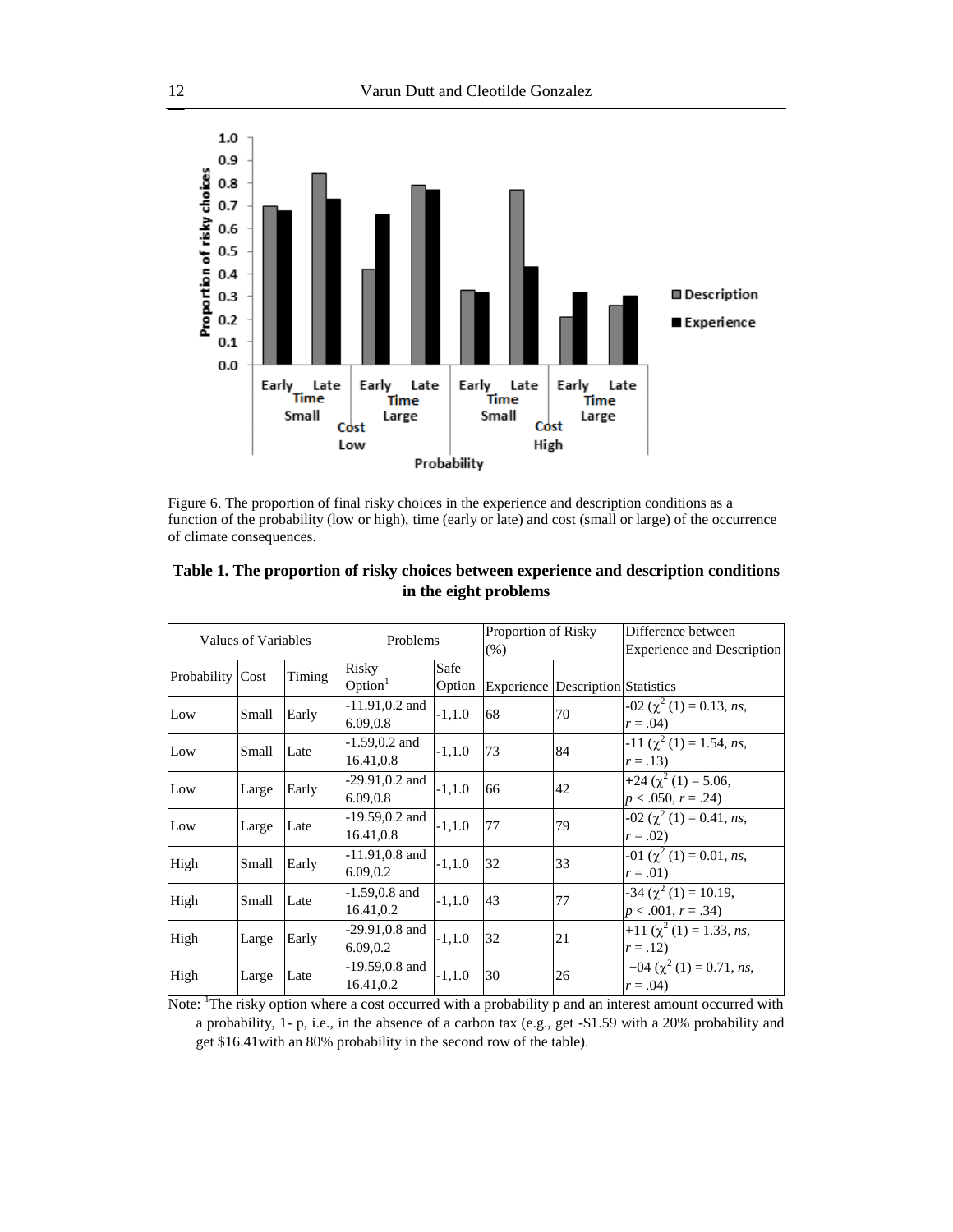However, when one or two of the three factors opposes the effect of the remaining factors, the difference in the proportion of risky choices between experience and description conditions is not significant.

## **Sampling in Experience**

Across all the eight problems in the experience condition, participants sampled both options less than five times on average. Although timing and cost did not affect how many times either options were sampled, the probability did affect the number of samples of the safe option. Consequently, the number of samples across both options was no different for early or late timing (for safe option: mean <sub>early</sub>  $(4.5)$  = mean <sub>late</sub>  $(1.9)$  with  $z = -1.90$ , *ns*,  $r = -1.90$ .10; for risky option: mean <sub>early</sub> (2.0) = mean <sub>late</sub> (1.6) with  $z = -1.23$ , *ns*,  $r = -.07$ ). As a delay was present on the risky option, this result for that option shows that participants did not perceive the timing as a cost, where a time-cost perception could have dithered them from sampling the risky option (like in Dutt and Gonzalez, 2012a, where time delay in the risky option did not provide any incentive to people). Similarly, the number of samples of both options was no different for a small or large cost (for safe option: mean  $_{\text{small}}(4.2)$  = mean  $_{\text{large}}$  $(2.1)$  with  $z = -0.54$ , *ns*,  $r = -0.03$ ; for risky option: mean <sub>small</sub>  $(1.8)$  = mean <sub>large</sub> (1.7) with  $z = -1$ 0.06,  $ns$ ,  $r = -0.00$ , respectively). Furthermore, as mentioned above, the number of samples of the safe option was affected by the probability of consequences, low or high (mean  $_{low}$  (4.7)  $\gg$  mean <sub>high</sub> (1.7):  $z = -4.07$ ,  $p < .001$ ,  $r = -.22$ ); whereas the number of samples of the risky option was unaffected by probability (mean  $_{low}$  (1.8) = mean  $_{high}$  (1.8):  $z = -0.39$ , *ns*,  $r = -.02$ ). Therefore, when the probability of consequence was low on the risky option, participants sampled the safe option more often before making their final choices.

Hertwig et al. (2004) suggested that one main reason why probability of consequences affects participants' risk-seeking behavior is limited information search or limited samples of the two options. The smaller the number of samples from the risky (risk-seeking) option, the larger the chance that a participant will not come across the low probability consequence. Consequently, the participant will remain ignorant of the existence of the low probability consequence. Indeed, the small sample size in different problems made participants observe the low probability consequence at less than its expected probability.

Table 2 provides the proportion of risky choice in different problems as a function of the frequency of observing a low probability consequence as being less than, more than, or equal to its expected value (the median sample size for each option in each problem has been listed in brackets in Table 2 and depicts participants' small sample sizes).

The expected value is determined by the product of "n," the number of times the risky option is sampled by a participant in a problem, and "p," the true probability of observing a low probability consequence in the problem. The table shows these percentages for different problems, where the monetary consequences in the two options, the probability of the risky consequence, and the low probability consequence are clearly labeled. When the probability of a negative consequence was low, there was a clear evidence of people behaving as if the low probability negative consequence had less impact than it deserved according to its objective probability (irrespective of the timing and cost): The proportion of risky choices, where the low probability was encountered less frequently than expected, was greater than the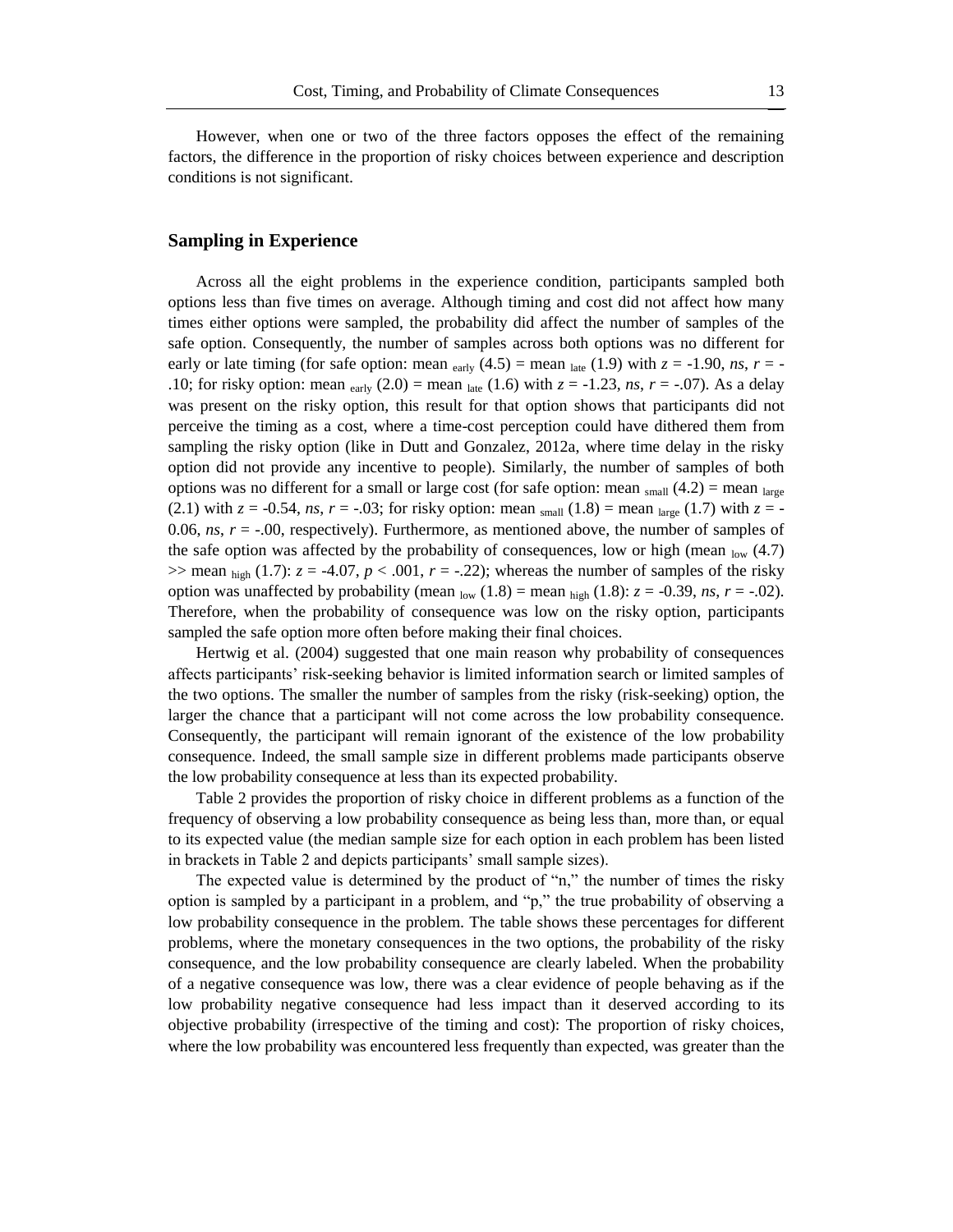proportion of risky choices where the low probability was encountered as or more frequently than expected  $(76\% > 53\%, 76\% > 67\%, 73\% > 29\%, \text{ and } 85\% > 55\%).$ 

Similarly, the proportion of risky choices, where the low probability positive consequence was encountered less frequently than expected, was consistently smaller than the proportion of risky choices where the low probability positive consequence was encountered as or more frequently than expected  $(38\% > 31\%, 80\% > 24\%, 60\% > 17\%, \text{ and } 53\% > 17\%).$ 

These observations, which indicate participants' limited information search, is an explanation for the significantly greater proportion of risky choices in the experience condition when the probability of the negative consequence was low, and a significantly smaller proportion of risky choices in the experience condition when the probability of the negative consequence was high (see Figure 6).

## **DISCUSSION**

This research contributes to a better understanding of people's risky choices in a climate problem according to what they rely to make their choices (a description or an experience).

We replicated the effects of the probability of future climate consequences in experience and description from Dutt and Gonzalez (2012a); and also demonstrated that cost and timing of future consequences have an effect on people's risky choices when decisions are made based upon a description, but not based upon an experience.

The amplification of the difference between low and high probability in experience is explained by people's risky choices in decisions from experience: People are risk-seeking and choose the risky option more for low probability consequences, and they are risk-averse and choose the safe option more for high probability consequences. While making decisions from experience, people behave as if the low probability consequences have less impact than they deserve according to their objective probabilities, and the high probability consequences have more impact than they deserve (Hertwig, in press). Similarly, the attenuation in description is explained by people's risky choices in decisions from description: People are risk-averse for low probability consequences and they are risk-seeking for high probability consequences (Hertwig, in press; Tversky and Kahneman, 1992).

As in the real world, there exists uncertainty about the true probability of future climate consequences (low or high). These results suggest that when descriptive methods like newspaper and institutional reports are used to communicate this future uncertainty, they might attenuate the impact of the uncertainty on people's current risky behavior. In contrast, experiential methods (like movies and video games) that communicate this uncertainty might have more impact on current risky policies for climate change compared to the descriptive methods.

Our results also indicate that the effect of timing is absent in experience, but present in description. In description, we found a greater proportion of risky choices when consequences occur later in the future compared to earlier. People's thinking seems to be largely driven by the greater gains they can gain as a consequence of the wait when the consequences occur late rather than early. Similarly, one possible explanation why timing lacked an effect in experience could be that people had to actually wait for the time to elapse, *unlike* people in the description condition.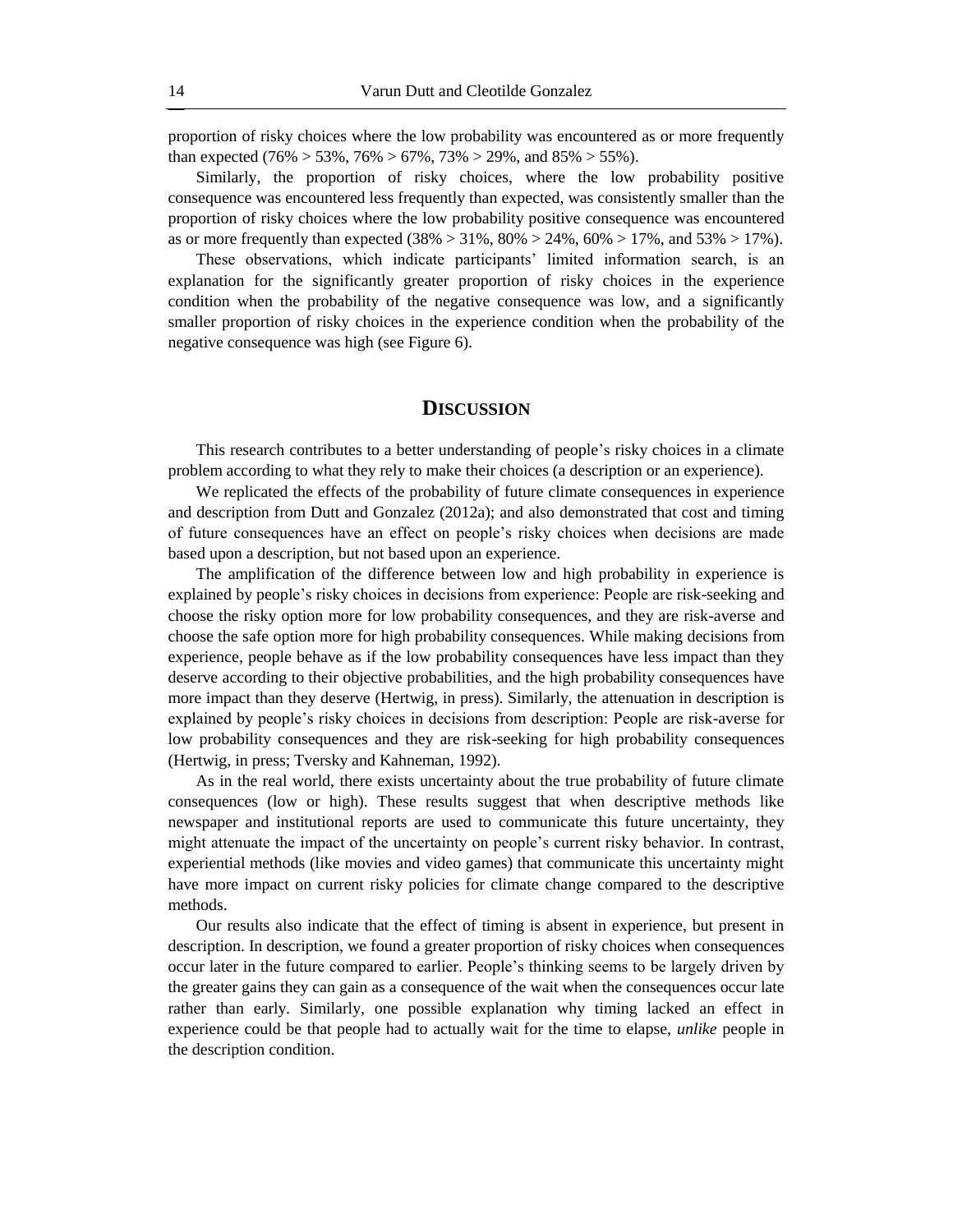| Values of Variables |       |        | Problems                              |                      | Low                        | Proportion of risky choice                |                                         |
|---------------------|-------|--------|---------------------------------------|----------------------|----------------------------|-------------------------------------------|-----------------------------------------|
| Probability Cost    |       | Timing | Risky<br>Option                       | Safe<br>Option       | Probability<br>Consequence | (with low probability)<br>consequences)   |                                         |
| Low                 | Small | Early  | $-11.91, 0.2$ and<br>$6.09, 0.8(1)^4$ |                      | $-1,1.0(1)$ $-11.91,0.2$   | # $<$ np <sup>1</sup> %<br>76 $(22/29)^3$ | # $\ge$ np <sup>2</sup> %<br>53 (08/15) |
| Low                 | Small | Late   | $-1.59, 0.2$ and<br>16.41, 0.8(1)     |                      | $-1,1.0(1)$ $-1.59,0.2$    | 76 (22/29)                                | 67(10/15)                               |
| Low                 | Large | Early  | $-29.91, 0.2$ and<br>6.09, 0.8(1)     |                      | $-1,1.0(1)$ $-29.91,0.2$   | 73 (27/37)                                | 29 (02/07)                              |
| Low                 | Large | Late   | $-19.59, 0.2$ and<br>16.41, 0.8(1)    |                      | $-1,1.0(1)$ $-19.59,0.2$   | 85 (28/33)                                | 55 $(06/11)$                            |
| High                | Small | Early  | $-11.91,0.8$ and<br>6.09, 0.2(1)      | $-1,1.0(2)$ 6.09,0.2 |                            | 31(11/36)                                 | 38 (03/08)                              |
| High                | Small | Late   | $-1.59, 0.8$ and<br>16.41, 0.2(1)     |                      | $-1,1.0(1)$ 16.41,0.2      | 24 (07/29)                                | 80(12/15)                               |
| High                | Large | Early  | $-29.91,0.8$ and<br>6.09, 0.2(2)      | $-1,1.0(2)$ 6.09,0.2 |                            | 17(05/29)                                 | 60(09/15)                               |
| High                | Large | Late   | $-19.59,0.8$ and<br>16.41, 0.2(1)     |                      | $-1,1.0(2)$ 16.41,0.2      | 17(05/29)                                 | 53 (08/15)                              |

**Table 2. The proportion of risky choices with a low probability consequence as a function of the frequency of the low probability consequence occurring**

Note: <sup>1</sup>Proportion of risky choices with a low probability consequence, where the low probability consequence was encountered less frequently than expected, i.e., n\*p, where n is the number of samples of the risky choice performed by a participant and p is the probability of the occurrence of the low probability consequence.  ${}^{2}$ Proportion of risky choices with a low probability consequence, where the low probability consequence was encountered as or more frequently than expected.  $3$ Numbers in brackets refer to the actual frequencies of different proportions.  $4$ This number indicates the median sample size for the option in the respective problem in the experiment.

In experience, people may have focused on the interest that grows in their account over time during their wait, rather than on the climate consequences that followed the wait. Not attending to or distinguishing the cost consequences after the early or late timing in experience could diminish the effects of timing. Another possible reason could be the experience of an increase in the interest amount with time in both early and late timing conditions. Participants sampled the risky option equally in both cases (which is indicated in our sampling results reported above) and later also chose the risky option with equal chances as their final choice. Thus, experiencing the timing seems to have a moderating effect on people's risky choices due to the actual delay present in the risky option under both timing conditions.

The effects of costs are present in the description condition and are absent in the experience condition. In description, a large cost reduced the proportion of risky choices; whereas, such a relationship is absent in the experience condition. People's discount rate fall sharply as the cost increases (Holcomb and Nelson, 1989; Thaler and Loewenstein, 1992). Thus, their disincentive due to a large cost in the risky option is greater than their disincentive due to a small cost in the same option.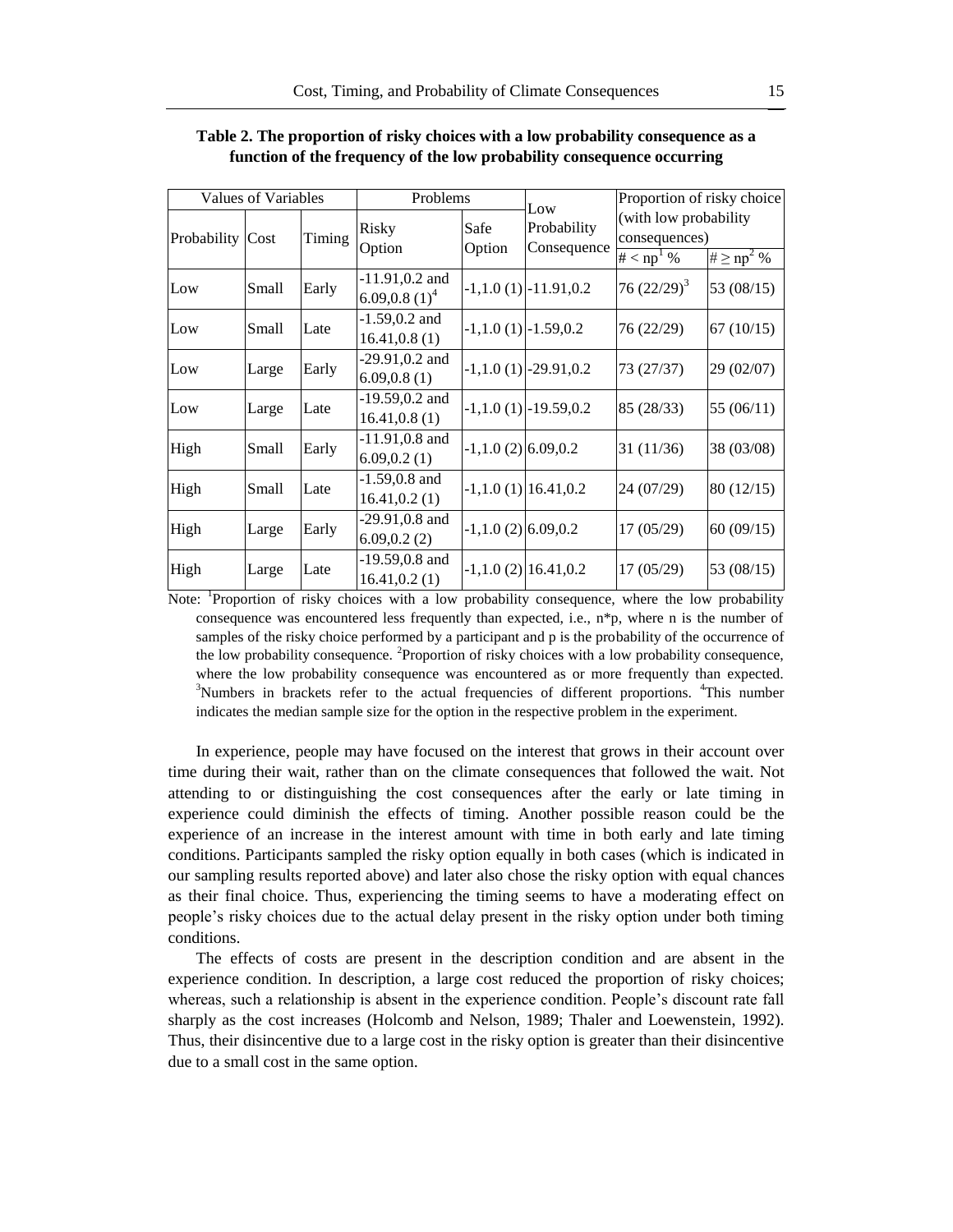The absence of a similar effect in the experience condition, however, could be because participants in experience needed to wait in order to pay a tax, while they accrued interest that seemed to moderate the effects of large and small taxes. This explanation is further supported by people's sampling of the risky option in our results: there was no difference in people's sampling behavior for small and large costs. Therefore, sampling was perceived as equally costly for both small and large costs, and thus failed to influence people's final choice for the different magnitudes of costs. Furthermore, our finding of the absence of effects of costs in experience support similar findings in literature involving humans (Green et al., 2004) and animals (Jimura et al., 2009).

Consequently, the descriptive methods seem to have more impact on people's risky policies for climate change compared to the experiential methods. Thus, reading descriptions about high and low cost alone, or an early and late timing alone carries more impact on people's risky behavior compared to when the same information about cost or timing is acquired through experiential methods.

Moreover, the joint effects of probability, cost, and timing are interesting because literature in JDM has considered the influence of probability presented as a description or as an experience on people's risky choices without also considering the influence of timing or cost (Hertwig et al., 2004; Kahneman and Tversky, 1979). Similarly, JDM research has considered the influence of timing alone or of timing and probability in decisions from description and experience without considering the influence of cost (Dutt and Gonzalez, in press; Hayden and Platt, 2007; Loewenstein and Elster, 1992; Luhmann et al., 2008; Madden, Begotka, Raiff, and Kastern, 2003; Mischel and Grusec, 1967; Thaler, 1981). Our results show that the proportion of risky choices is higher in experience compared to description when the probability is low, cost is large, and timing is early; however, this proportion is smaller in experience compared to description when the probability is high, cost is small, and timing is late. This result may be explained through the effect of the probability in both the experience and description conditions, and the strong and weak effects of timing and cost on both conditions, respectively. The differences in the proportion of risky choices are affected by all three factors.

Descriptive methods of climate risk communication might produce more risky behavior when uncertain climate information communicates a high probability, small cost, and late timing for future consequences; whereas, experiential methods of risk communication might produce more risky behavior when the information communicates a low probability, large cost, and early timing for future consequences. Future research that applies JDM principles to climate change would benefit by building upon the findings of this study.

### **ACKNOWLEDGMENTS**

This research was partially supported by a Defense Threat Reduction Agency's grant to Cleotilde Gonzalez and Christian Lebiere (HDTRA1-09-1-0053). The authors are thankful to Hau-yu Wong, Dynamic Decision Making Laboratory, Carnegie Mellon University for providing experimental support.

The authors are also grateful to Lorrie Cranor, Michael Yu, Tomas Lejarraga, and Jolie Martin for reviewing this manuscript.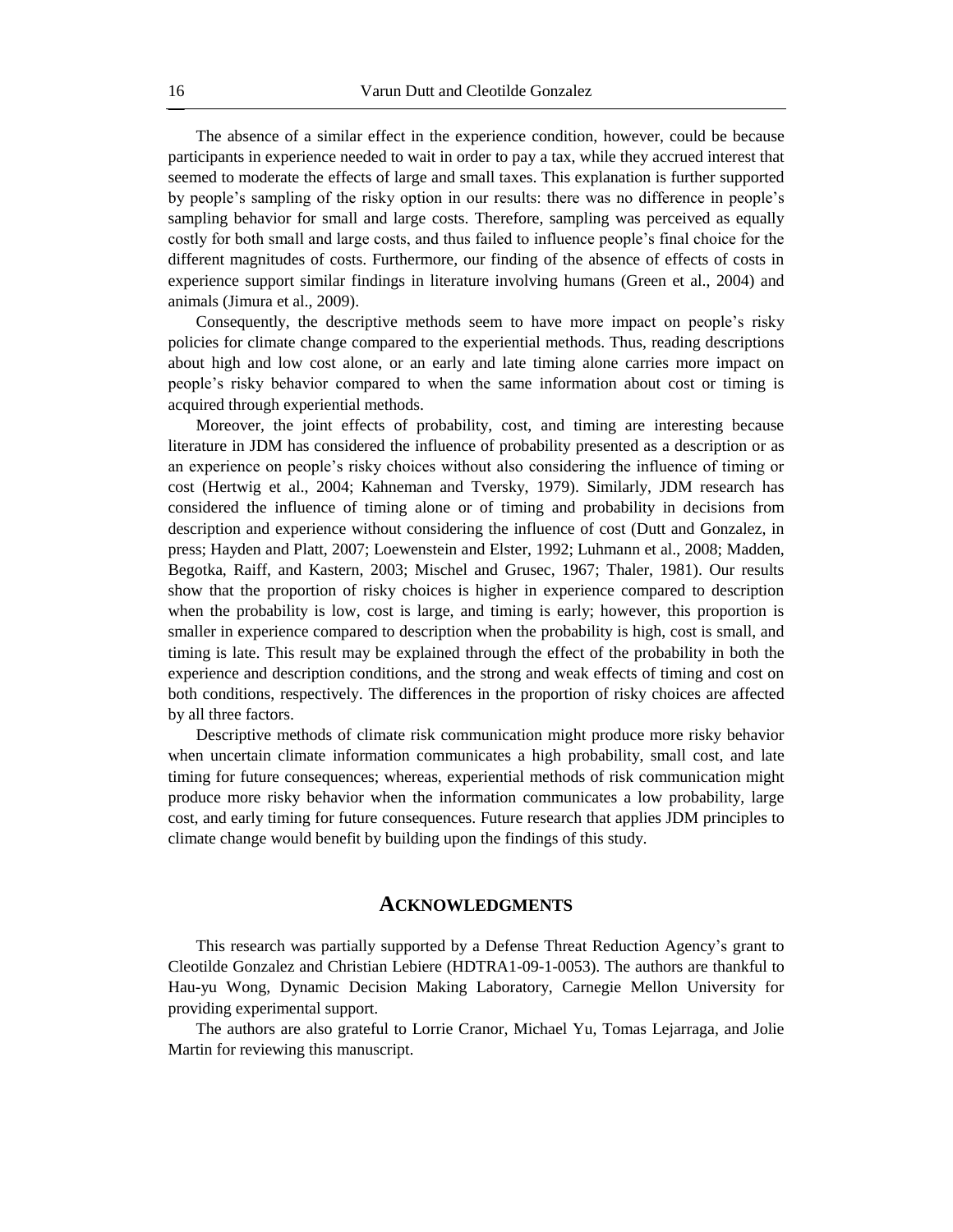## **REFERENCES**

- Benzion, U., Rapoport, A. and Yagil, J. (1989). Discount rates inferred from decisions: An experimental study. *Management Science*, 35, 270-284. doi: 10.1287/mnsc.35.3.270
- Cohen, M., Jaffray, J. Y. and Said, T. (1987). Experimental comparison of individual behavior under risk and under uncertainty for gains and for losses. *Organizational Behavior and Human Decision Processes,* 39, 1-22. doi: 10.1016/0749-5978(87)90043-4
- CRED. (2009). The psychology of climate change communication (cred guide). Retrieved from http://guide.cred.columbia.edu/.
- Dutt, V. and Gonzalez, C. (2012a). Why do we want to delay actions on climate change? effects of probability and timing of climate consequences. *Journal of Behavioral Decision Making*, 25, 154–164. doi:10.1002/bdm. 721
- Dutt, V. and Gonzalez, C. (2012b). Human control of climate. *Climatic Change*, 111(3-4), 497-518.
- Dutt, V. and Gonzalez, C. (2012c). Decisions from experience reduce misconceptions about climate change. *Journal of Environmental Psychology*, 32(1), 19-29.
- Fishburn, P. C. and Kochenberger, G. A. (1979). Two- piece von Neumann- Morgenstern utility functions. *Decision Sciences,* 10, 503-518. doi: 10. 1111/j.1540-5915.1979.tb000 43.x
- Green, L., Myerson, J., Holt, D. D., Slevin, J. R., and Estle, S. J. (2004). Discounting of delayed food rewards in pigeons and rats: Is there a magnitude effect? *Journal of the Experimental Analysis of Behavior*, 81, 39-50. doi: 10.1901/jeab.2004.81-39
- Hayden, B. Y. and Platt, M. L. (2007). Temporal discounting predicts risk sensitivity in rhesus macaques. *Current Biology,* 17, 49-53. doi: 10.1016/j. cub.2006.10.055
- Hau, R., Pleskac, T. J., Kiefer, J., and Hertwig, R. (2008). The description–experience gap in risky choice: The role of sample size and experienced probabilities. *Journal of Behavioral Decision Making,* 21, 493-518*.* doi: 10.1002/bdm.598
- Hershey, J. C. and Schoemaker, P. J. H. (1980). Risk-taking and problem context in the domain of losses: An expected utility analysis. *Journal of Risk and Insurance*, 47(1), 111- 132.
- Hertwig, R. (in press). The psychology and rationality of decisions from experience. *Synthese*.
- Hertwig, R., Barron, G., Weber, E. U., and Erev, I. (2004). Decisions from experience and the effect of rare events in risky choice. *Psychological Science,* 15(8), 534-539. doi:10.1111/ j.0956-7976.2004.00715.x
- Hertwig, R. and Erev, I. (2009). The description-experience gap in risky choice. *Trends in Cognitive Sciences,* 13, 517-523. doi: 10.1016/j.tics. 2009.09.004
- Intergovernmental Panel on Climate Change (IPCC). (2007). Climate change 2007: Synthesis report. In: R. K. Pachauri and A. Reisinger (Eds.), Contribution of working groups I, II and III to the fourth assessment report of the Intergovernmental Panel on Climate Change (pp. 104). Geneva, Switzerland: IPCC.
- Holcomb, J. and Nelson, P. (1992). Another experimental look at individual time preference. *Rationality and Society*, 4, 199-220. doi: 10.1177/1043 463192004002006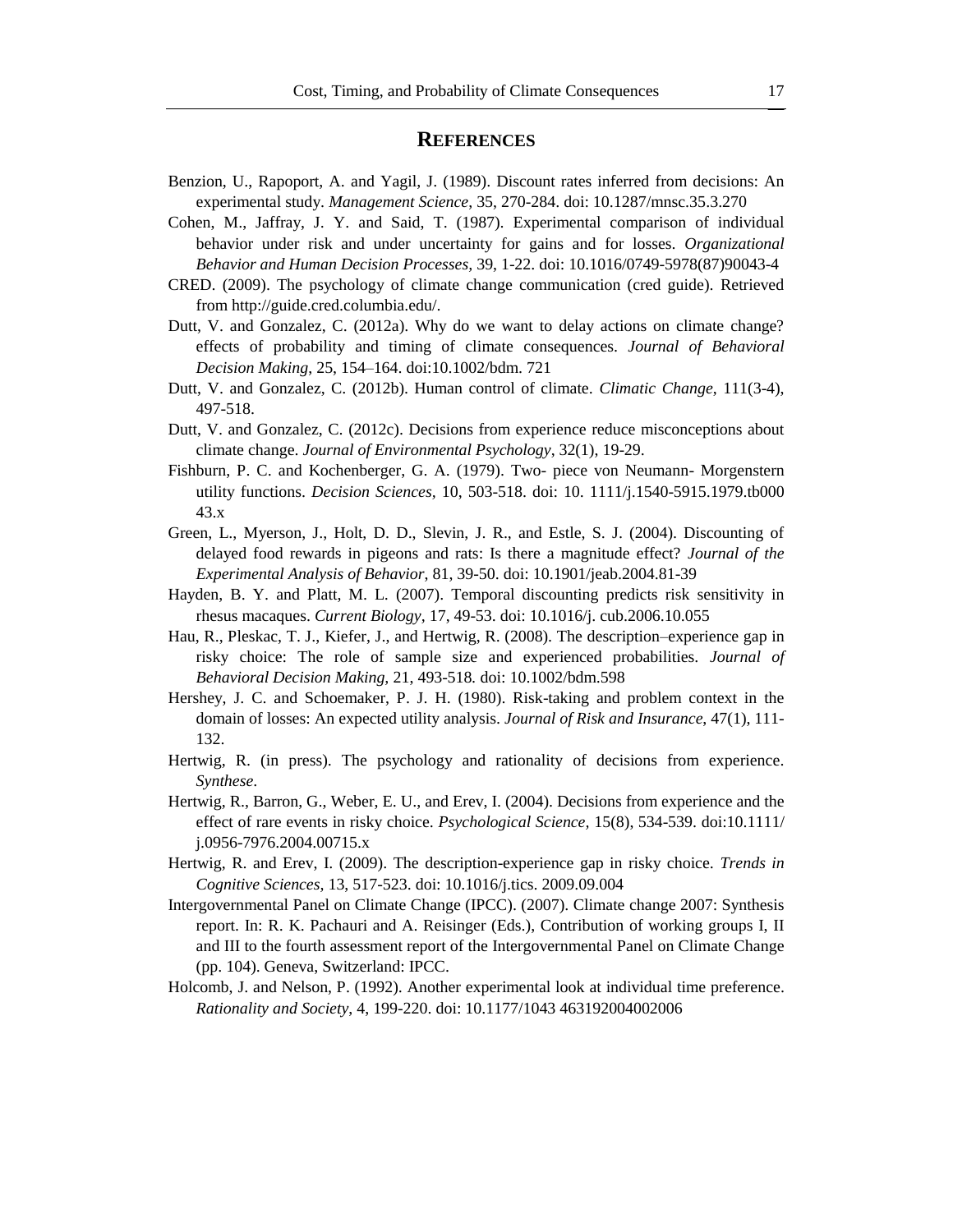- Jimura, K., Myerson, J., Hilgard, J., Braver, T. S., and Green, L. (2009). Are people really more patient than other animals? Evidence from human discounting of real liquid rewards. *Psychonomic Bulletin and Review*, 16, 1071-1075. doi: 10.3758/PBR.16.6.1071
- Johnson, M. W. and Bickel, W. K. (2002). Within-subject comparison of real and hypothetical money rewards in delay discounting. *Journal of the Experimental Analysis of Behavior*, 77, 129-146. doi: 10.1901/jeab.2002. 77-129
- Joint Science Academies (2007). Joint Science Academies' statement on growth and responsibility: sustainability, energy efficiency and climate protection (Prepared for the 2007 G8 Summit). Retrieved from http:// www.scj.go.jp/ja/info/kohyo/pdf/kohyo-20-s4. pdf.
- Kahneman, D. and Tversky, A. (1979). Prospect theory: An analysis of decision under risk. *Econometrica*, 47, 263-291. doi: 10.1234/12345678
- Loewenstein, G. and Elster, J. (1992). *Choice over time*. New York: Russell Sage.
- Leiserowitz, A. (2007). International public opinion, perception, and understanding of global climate change. In: *Human Development Report 2007/2008.* United Nations Development Program.
- Luhmann, C. C., Chun, M. M., Yi, D., Lee, D., and Wang, X. (2008). Neural dissociation of delay and uncertainty in inter-temporal choice. *Journal of Neuroscience*, 28, 14459- 14466. doi: 10.1523/JNEUROSCI.5058-08.2008
- Madden, G. J., Begotka, A. M., Raiff, B. R., and Kastern, L. L. (2003). Delay discounting of real and hypothetical rewards. *Experimental and Clinical Psychopharmacology*, 11(2), 139-145. doi: 10.1037/1064-1297.11.2.139
- McClure, S. M., Ericson, K. A., Laibson, D. I., Loewenstein, G., and Cohen, J. D. (2007). Time discounting for primary rewards. *The Journal of Neuroscience*, 27, 5796-5804. doi: 10.1523/JNEUROSCI.4246-06.2007
- Mischel, W., Grusec, J. (1967). Waiting for rewards and punishments: Effects of time and probability on choice. *Journal of Personality and Social Psychology*, 5, 24-31. doi:10. 1037/h0024180
- Nordhaus, W. (1994). Expert opinion on climatic change. *American Scientist,* 82, 45-51.
- Öncüler, A. (2010). How do we manage an uncertain future? Ambiguity today is not ambiguity tomorrow. In: E. Michel-Kerjan and P. Slovic (Eds.), *The irrational economist* (pp. 107-115). New-York, NY: PublicAffairs.
- Prelec, D. and Loewenstein, G. (1991). Decision making over time and under uncertainty: A common approach. *Management Science*, 37, 770-786. doi: 10.1287/mnsc.37.7.770
- Schoof, R. (2011). Ethics of climate change rise alongside economic concerns. Retrieved from: http://www.theolympian.com/2011/01/24/1517429/ethics-of-climate-change-rise. html#ixzz1D7qqPXsd
- Sterman, J. D. (2008). Risk communication on climate change: Mental models and mass balance. *Science*, 322, 532-533. doi: 10.1126/science.1162574
- Sterman, J. D. and Booth Sweeney, L. (2002). Cloudy skies: Assessing public understanding of global warming. *System Dynamics Review,* 18(2), 207-240. doi: 10.1002/sdr.242
- Sterman, J. D. and Booth Sweeney, L. (2007). Understanding public complacency about climate change: Adults' mental models of climate change violate conservation of matter. *Climatic Change*, 80(3-4), 213-238. doi: 10.1007/s10584-006-9107-5
- Stern, N. (2006). Stern review report in the economics of climate change. Retrieved from http://www.hm-treasury.gov.uk/sternreview\_index.htm.